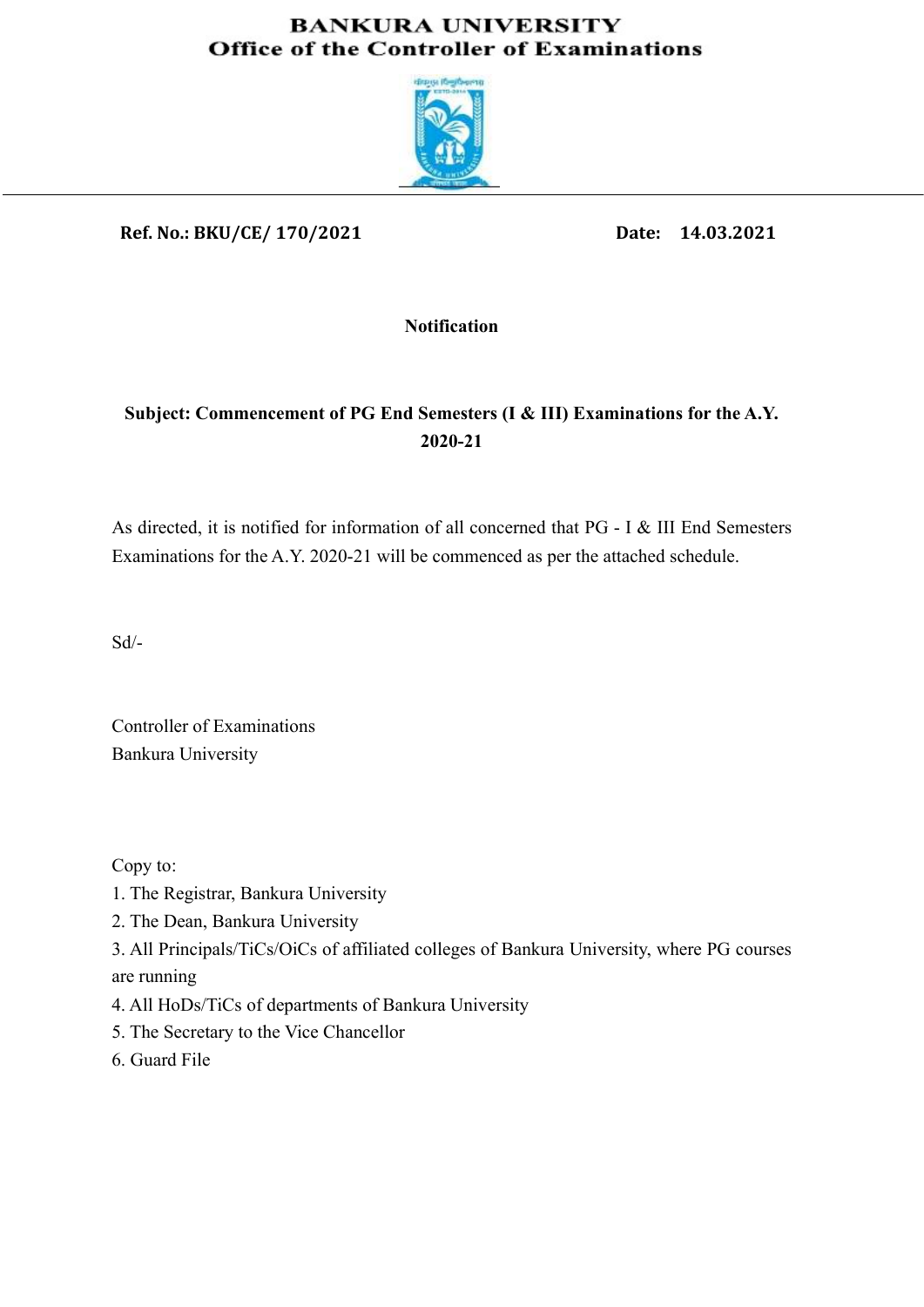### **Department Name: BENGALI Semester: I** (New & Old)

Examination Schedule for Postgraduate ODD SEM End-Semester Examinations, March, 2021

| Date       | <b>Time</b> | <b>Course Id</b> | <b>Course Code</b><br>(As mentioned<br>in the Syllabus) | <b>Course Title</b>                                                                                         |
|------------|-------------|------------------|---------------------------------------------------------|-------------------------------------------------------------------------------------------------------------|
| 18/3/2021  | 12 noon-2pm | 10151            | Core course<br>101/BNG101C                              | বাংলা সাহিত্যের ইতিহাস (আদি ও মধ্যযুগ) (NEW &OLD)                                                           |
| 20/3/2021  | 12 noon-2pm | 10152            | Core course<br>102/BNG102C                              | বাংলা সাহিত্যের ইতিহাস (আধুনিক যুগ-- উনিশ শতক)(NEW) <i>।</i><br>বাংলা সাহিত্যের<br>ইতিহাস (আধুনিক যুগ) OLD) |
| 23/3/2021  | 12 noon-2pm | 10153            | Core course<br>103/BNG103C                              | বাংলা ভাষার উৎস, ইতিহাস ও ভাষাবিজ্ঞান (NEW & OLD)                                                           |
| 25/3/2021  | 12 noon-2pm | 10154            | Core course<br>104/BNG104C                              | প্রাচীন ও মধ্যযুগের বাংলা সাহিত্য (NEW & OLD)                                                               |
| 07/04/2021 | 12 noon-1pm | 10156            | 106 CF                                                  | <b>Compulsory Foundation Course</b>                                                                         |
| 08/04/2021 | 12 noon-2pm | 10155            | Core course<br>105/BNG105C                              | প্রাচীন ও মধ্যযুগের বাংলা সাহিত্যের আর্থসামাজিক-রাজনৈতিক-ধর্মীয় পটভূমি (NEW)                               |

 $\rightarrow$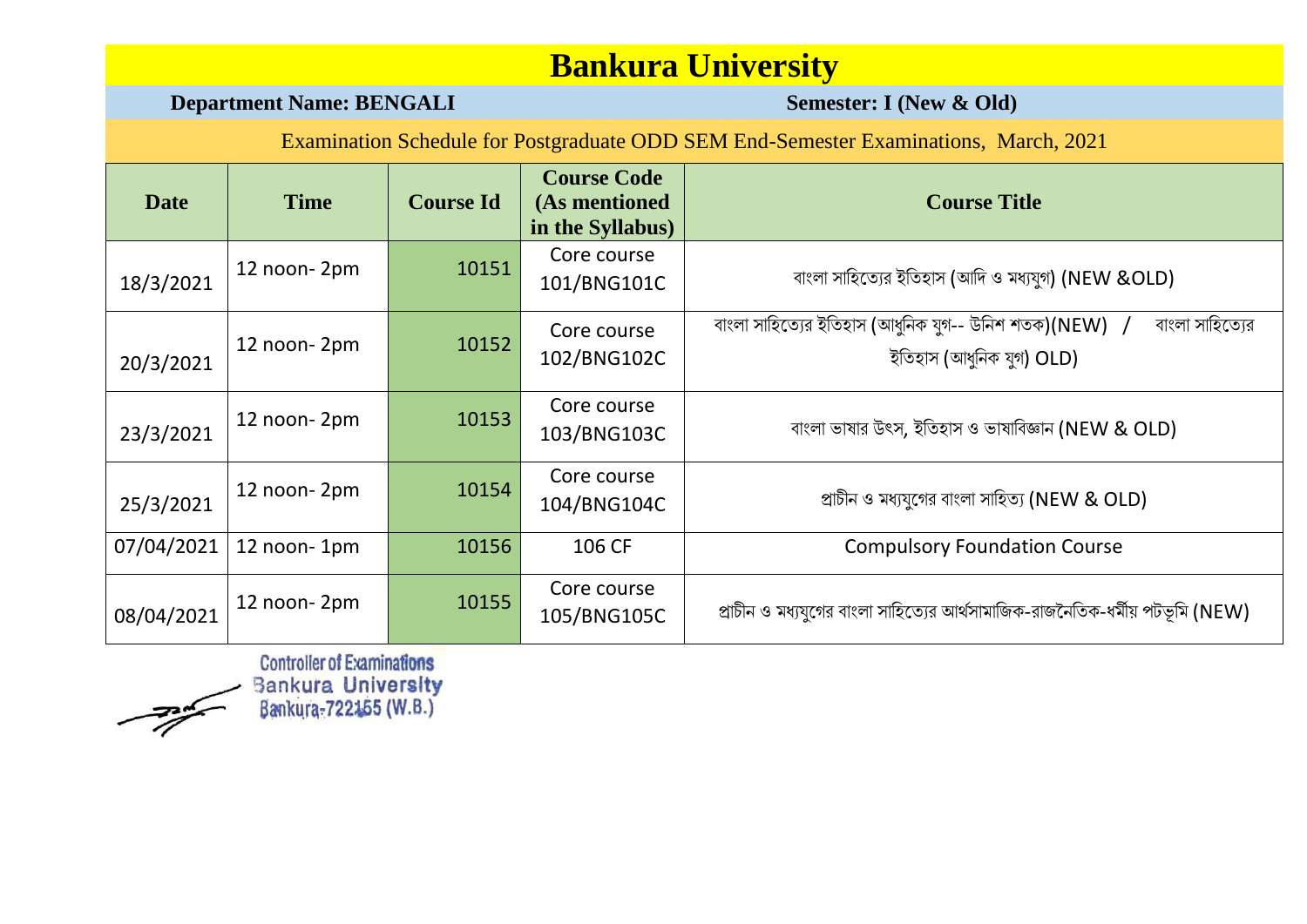**Department Name: BENGALI** Semester: 3rd (NEW & OLD)

|             | Examination Schedule for Postgraduate ODD SEM End-Semester Examinations, March, 2021 |                                                            |                                                         |                                                                                                                                                            |  |  |  |
|-------------|--------------------------------------------------------------------------------------|------------------------------------------------------------|---------------------------------------------------------|------------------------------------------------------------------------------------------------------------------------------------------------------------|--|--|--|
| <b>Date</b> | <b>Time</b>                                                                          | <b>Course</b><br>Id                                        | <b>Course Code</b><br>(As mentioned in<br>the Syllabus) | <b>Course Title</b>                                                                                                                                        |  |  |  |
| 19/3/2021   | $12$ noon-<br>2pm                                                                    | 30152                                                      | Core course<br>302/<br>BNG302C                          | বিশ শতকের বাংলা নাটক (NEW) /<br>রবীন্দ্রনাথের উপন্যাস, ছোটগল্প, নাটক ও প্রবন্ধ (OLD)                                                                       |  |  |  |
| 22/3/2021   | $12$ noon-<br>2pm                                                                    | 30153                                                      | <b>Course Code</b><br>303/<br>BNG303C                   | বিশ শতকের বাংলা কথাসাহিত্য (NEW)/ বাংলা নাটক (OLD)                                                                                                         |  |  |  |
| 24/3/2021   | $12$ noon-<br>2pm                                                                    | 30154                                                      | Course course<br>304/<br>BNG304C                        | প্রাচীন ভারতীয় এবং পাশ্চাত্য সাহিত্যতত্ত্ব ও সাহিত্য সমালোচনাতত্ত্ব(NEW) /<br>প্রাচীন ভারতীয় সাহিত্যতত্ত্ব, সাহিত্য সমালোচনা তত্ত্ব ও বাংলা প্রবন্ধ(OLD) |  |  |  |
| 05/04/2021  | $12$ noon-<br>2pm                                                                    | 30151                                                      | Core course<br>301/<br>BNG301C                          | বিশ শতকের আধুনিক বাংলা কবিতা(NEW)<br>/বাংলা সংস্কৃতি (OLD)                                                                                                 |  |  |  |
| 07/04/2021  | $12$ noon-<br>2pm                                                                    | 30155                                                      | 305(EID)<br>BNG305EID                                   | বাংলা ভাষা-সাহিত্যের সাধারণ পরিচয় ও বাংলা-ইংরেজি-সংস্কৃত সাহিত্যের তুলনামূলক আলোচনা(NEW & OLD)                                                            |  |  |  |
|             | <b>Bankura University</b>                                                            | <b>Controller of Examinations</b><br>Bankura-722455 (W.B.) |                                                         |                                                                                                                                                            |  |  |  |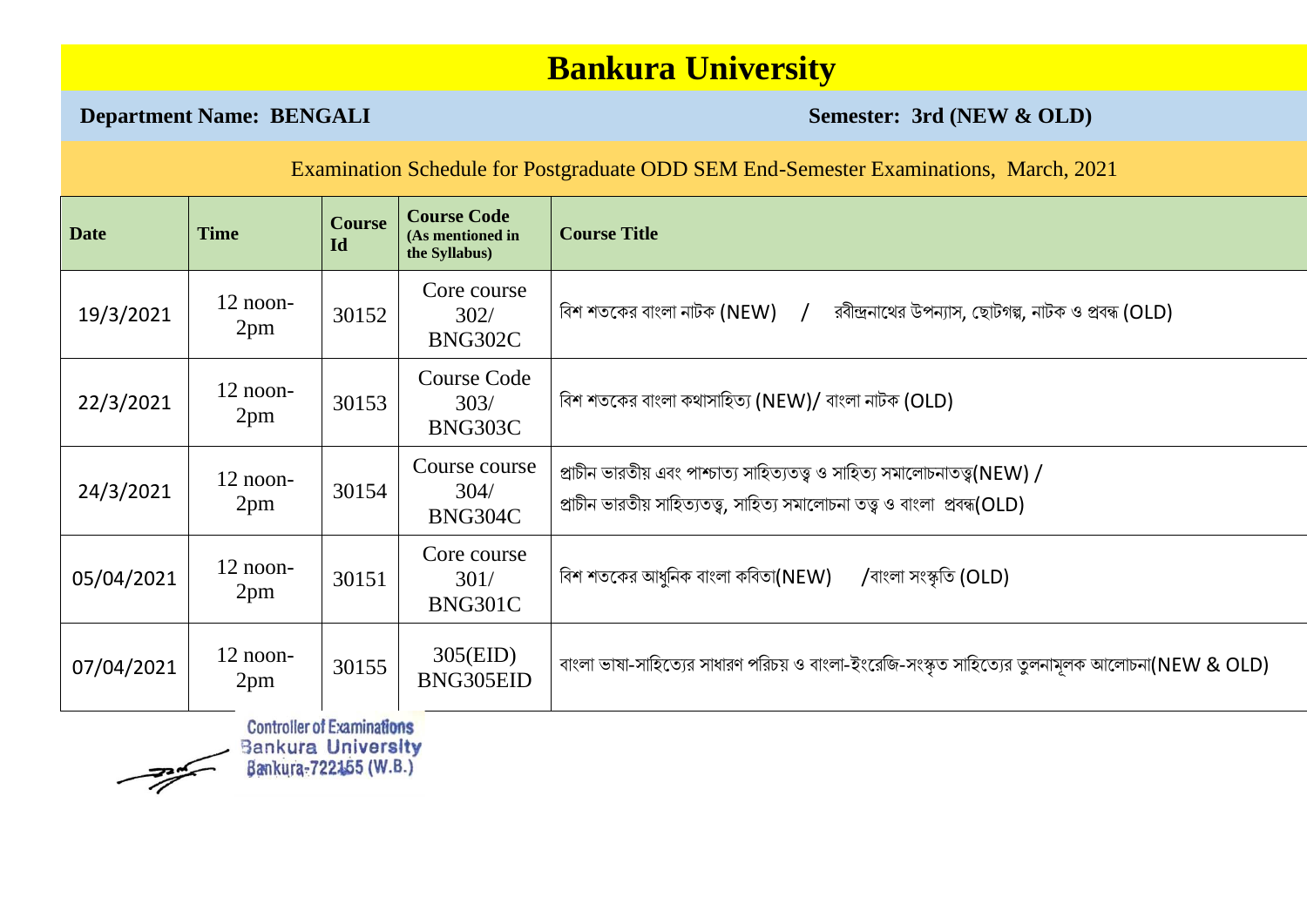### **Department Name: Chemistry <b>Semester: 1st Semester: 1st**

Examination Schedule for Postgraduate ODD SEM End-Semester Examinations, March, 2021

| <b>Date</b>            | <b>Time</b>               | <b>Course Id</b> | <b>Course</b><br>Code<br>(As mentioned<br>in the Syllabus) | <b>Course Title</b>                                                        |
|------------------------|---------------------------|------------------|------------------------------------------------------------|----------------------------------------------------------------------------|
| 19.03.2021             | $12$ noon- $2$<br>pm      | 11453            | CHEM 103C                                                  | <b>Physical Chemistry</b>                                                  |
| 20.03.2021             | $12$ noon- $2$<br>pm      | 11452            | CHEM 102C                                                  | <b>Organic Chemistry</b>                                                   |
| 22.03.2021             | $12$ noon- $2$<br>pm      | 11464            | <b>CHEM</b><br>104C(PR)                                    | <b>Inorganic Chemistry Practical</b>                                       |
| 23.03.2021             | $12$ noon- $2$<br>pm      | 11465            | <b>CHEM</b><br>105C(PR)                                    | <b>Organic Chemistry Practical</b>                                         |
| 25.03.2021 (Last date) | <b>NA</b>                 | 11467            | <b>CHEM 107I.A.</b>                                        | Internal Assignment                                                        |
| 05.04.2021             | $12 \text{ noon-}2$<br>pm | 11451            | CHEM 101C                                                  | <b>Inorganic Chemistry</b>                                                 |
| 07.04.2021             | $12$ noon-<br>1pm         | 11456            | 106CF                                                      | Compulsory Foundation (Communicative English & Personality<br>Development) |

 $\frac{1}{\sqrt{2\pi}}\int_{0}^{\frac{\pi}{2}}\frac{dx}{\sqrt{2\pi}}dx$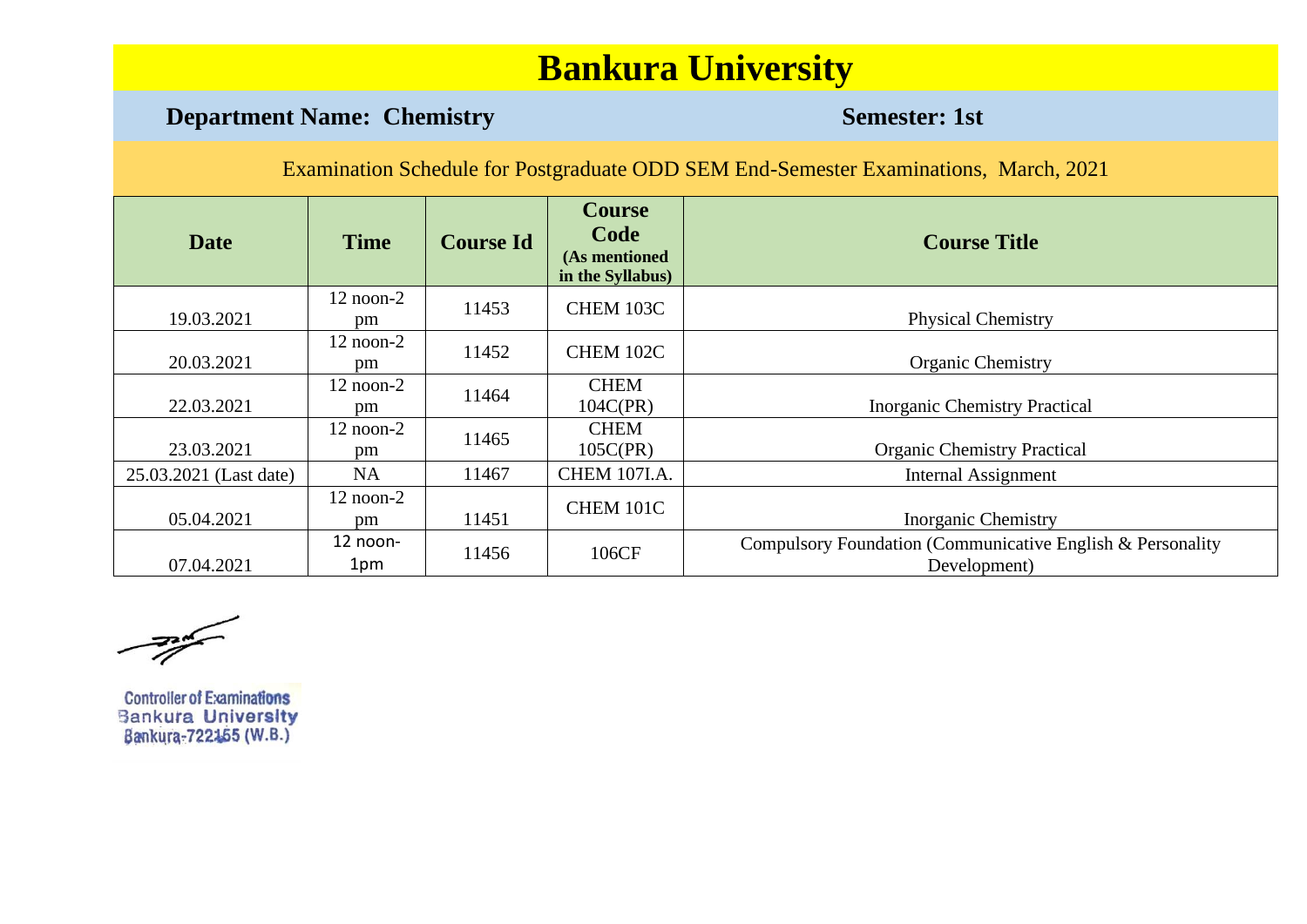### **Department Name: Chemistry <b>Semester: 3rd**

| <b>Date</b> | <b>Time</b>       | <b>Course Id</b> | <b>Course Code</b><br>(As mentioned in<br>the Syllabus) | <b>Course Title</b>                 |
|-------------|-------------------|------------------|---------------------------------------------------------|-------------------------------------|
| 18.03.2021  | $12$ noon- $2$ pm | 31452            | CHEM 302C                                               | <b>Organic Chemistry</b>            |
| 19.03.2021  | $12$ noon- $2$ pm | 31453            | CHEM 303C                                               | <b>Physical Chemistry</b>           |
| 22.03.2021  | $12$ noon- $2$ pm | 31464            | <b>CHEM</b><br>304C(PR)                                 | <b>Organic Chemistry Practical</b>  |
| 23.03.2021  | $12$ noon- $2$ pm | 31466            | <b>CHEM</b><br>306C(PR)                                 | <b>Physical Chemistry Practical</b> |
| 05.04.2021  | $12$ noon- $2$ pm | 31451            | CHEM 301C                                               | <b>Inorganic Chemistry</b>          |
| 07.04.2021  | $12$ noon- $2$ pm | 31455            | CHEM 305 EID                                            | <b>Advanced General Chemistry</b>   |

 $\frac{1}{\sqrt{2\pi}}\int_{0}^{\frac{\pi}{2}}\frac{dx}{\sqrt{2\pi}}dx$ 

**Controller of Examinations** Bankura University<br>Bankura-722155 (W.B.)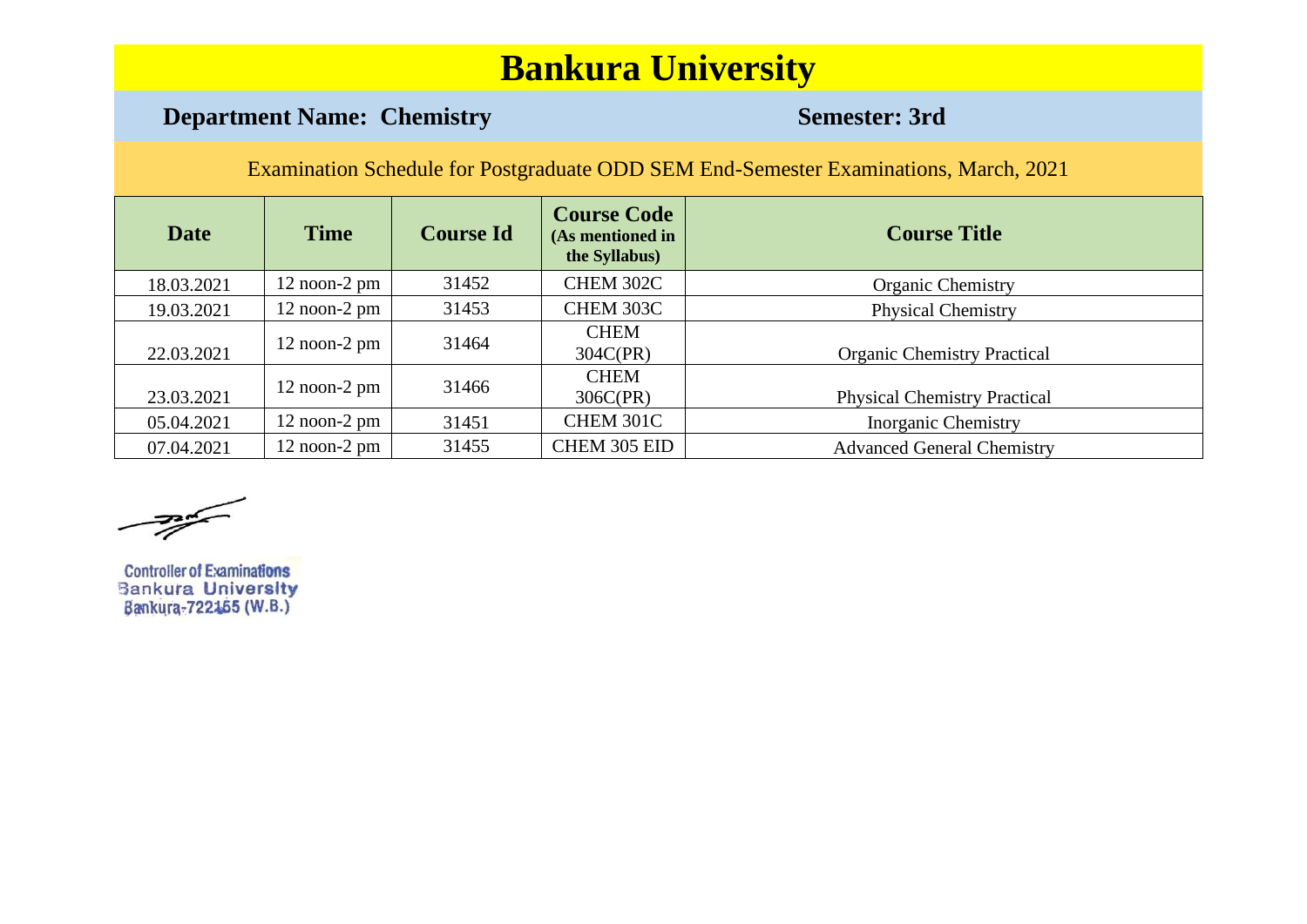### **Department Name: EDUCATION Semester: I**

Examination Schedule for Postgraduate ODD SEM End-Semester Examinations, March, 2021

| <b>Date</b> | <b>Time</b>        | <b>Course</b><br>Id | <b>Course Code</b><br>(As)<br>mentioned in<br>the Syllabus) | <b>Course Title</b>                                      |
|-------------|--------------------|---------------------|-------------------------------------------------------------|----------------------------------------------------------|
| 18.03.2021  | 12.00 Noon-2.00 PM | 10251               | <b>EDN 101C</b>                                             | Philosophical Foundation of Education (Part-one)         |
| 20.03.2021  | 12.00 Noon-2.00 PM | 10252               | <b>EDN 102C</b>                                             | <b>History of Education</b>                              |
| 22.03.2021  | 12.00 Noon-2.00 PM | 10253               | <b>EDN 103C</b>                                             | Psychological Foundation of Education (Part-one)         |
| 24.03.2021  | 12.00 Noon-2.00 PM | 10254               | <b>EDN 104C</b>                                             | Methodology of Educational Research (Part-one)           |
| 07.04.2021  | 12.00 Noon-1.00 PM | 10256               | EDN 106CF                                                   | <b>Communicative English and Personality Development</b> |

 $\frac{1}{\sqrt{2}}$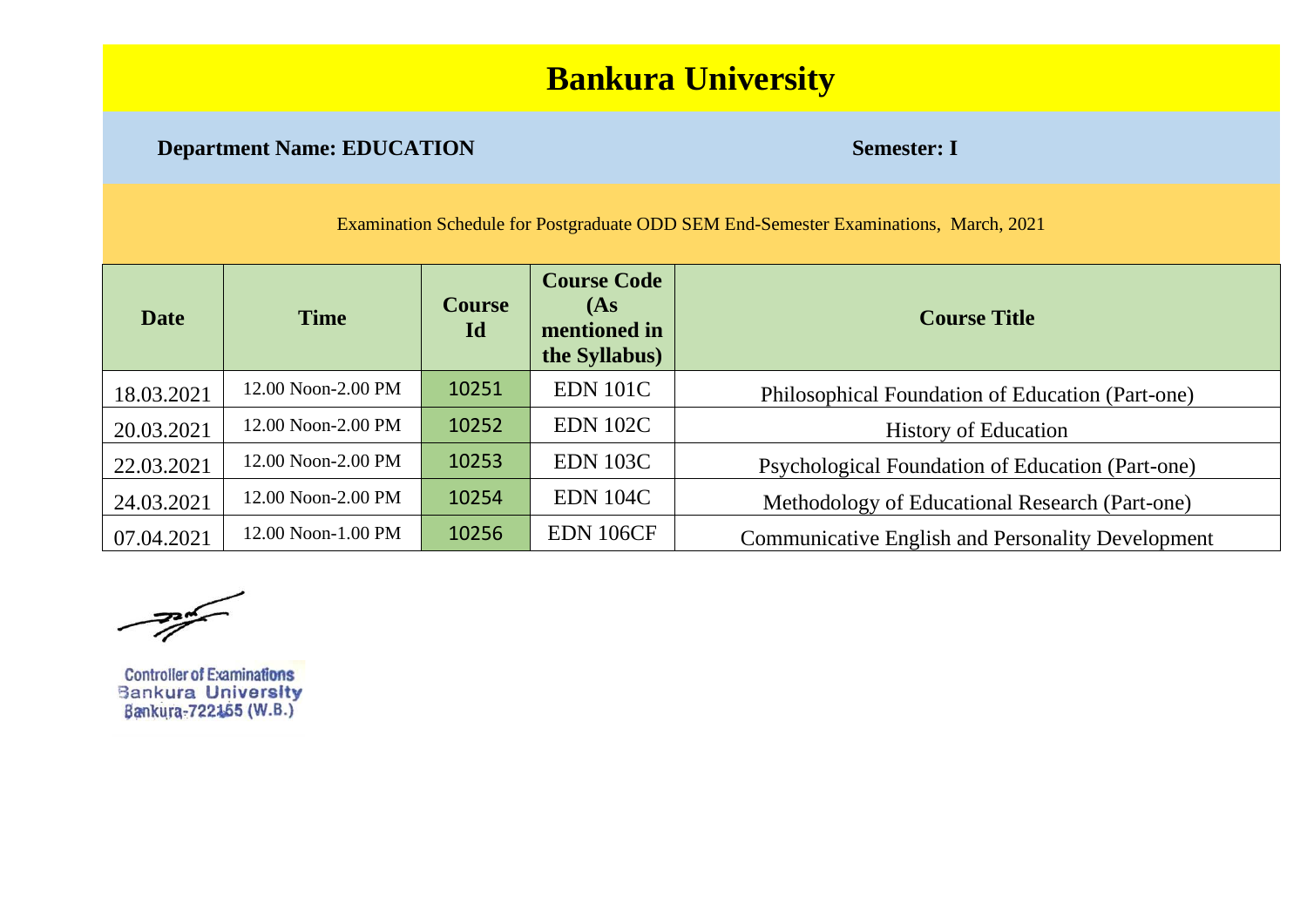### **Department Name: EDUCATION Semester: III**

| <b>Date</b> | <b>Time</b>        | <b>Course Id</b> | <b>Course Code</b><br>(As mentioned in<br>the Syllabus) | <b>Course Title</b>                                          |
|-------------|--------------------|------------------|---------------------------------------------------------|--------------------------------------------------------------|
| 18.03.2021  | 12.00 Noon-2.00 PM | 30251            | <b>EDN 301C</b>                                         | <b>Curriculum Studies</b>                                    |
| 20.03.2021  | 12.00 Noon-2.00 PM | 30252            | <b>EDN 302C</b>                                         | <b>Educational Technology</b>                                |
| 22.03.2021  | 12.00 Noon-2.00 PM | 30253            | <b>EDN 303C</b>                                         | <b>Teacher Education (Part-one)</b>                          |
|             |                    | 30254            | <b>EDN 304 EA</b>                                       | Guidance and Counseling (Part-one)                           |
| 24.03.2021  | 12.00 Noon-2.00 PM | 30254            | <b>EDN 304 EB</b>                                       | <b>Environmental Education (Part-one)</b>                    |
|             |                    | 30254            | <b>EDN 304 EC</b>                                       | Educational Measurement, Evaluation and Assesment (Part-one) |
| 07.04.2021  | 12.00 Noon-2.00 PM | 30255            | <b>EDN 305 EIDB</b>                                     | Mental Health issues in Education                            |

 $\frac{1}{\sqrt{2\pi}}\int_{0}^{\frac{\pi}{2}}\frac{dx}{y^2}dy$ 

**Controller of Examinations** Bankura University<br>Bankura-722455 (W.B.)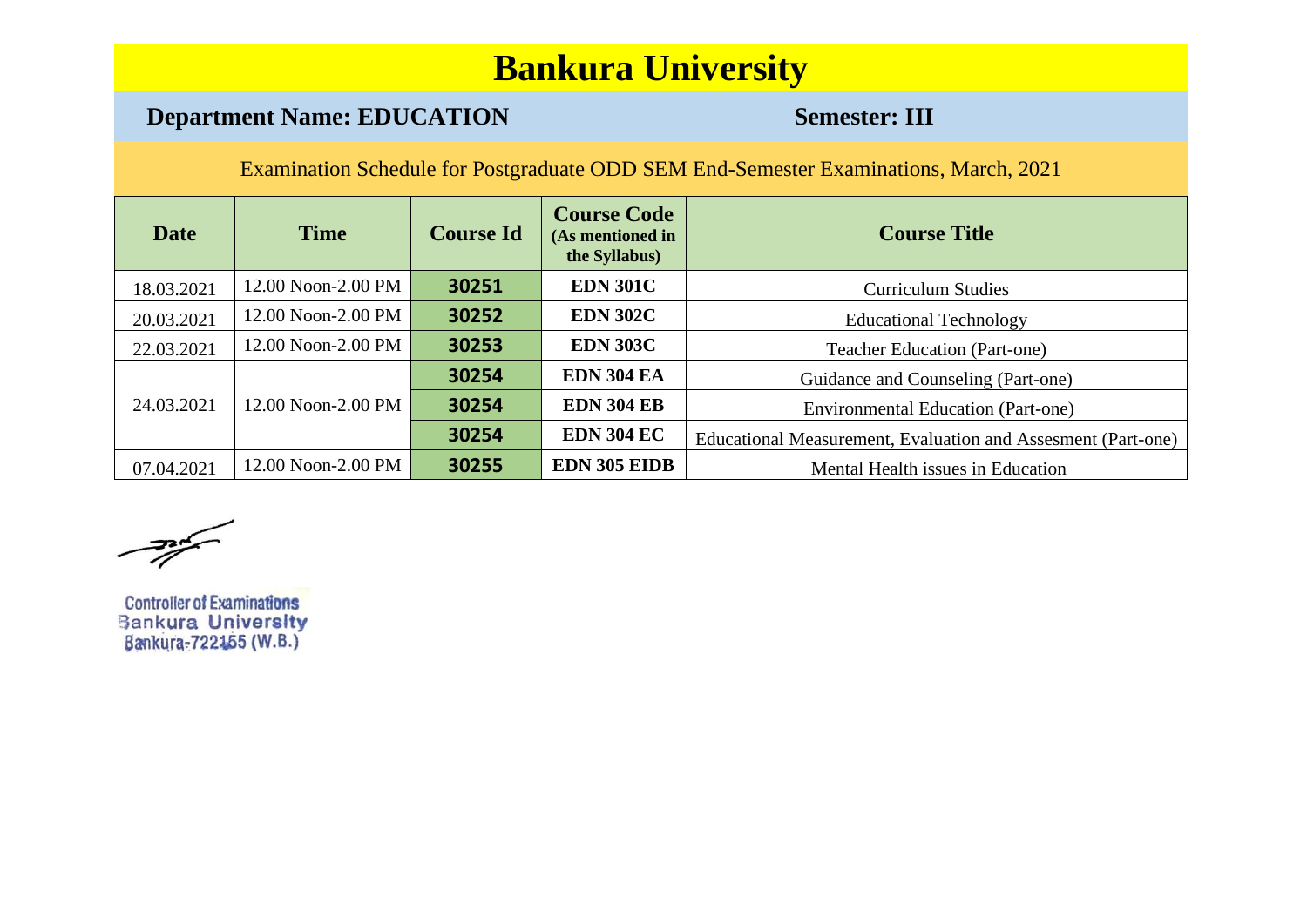### **Department Name: ENGLISH Semester: FIRST & THIRD**

| <b>Date</b> | <b>Time</b>        | <b>Course Id</b> | <b>Course Code</b><br>(As mentioned in<br>the Syllabus) | <b>Course Title</b>                               |
|-------------|--------------------|------------------|---------------------------------------------------------|---------------------------------------------------|
| 18.03.21    | 12.00 Noon-2.00 PM | 10351            | 101C                                                    | British Poetry I (From 14th to mid-19th Century)  |
| 20.03.21    | 12.00 Noon-2.00 PM | 10352            | 102C                                                    | British Poetry II (From mid-19th to 20th Century) |
| 22.03.21    | 12.00 Noon-2.00 PM | 10353            | 103C                                                    | British Drama I (From 16th to 18th Century)       |
| 24.03.21    | 12.00 Noon-2.00 PM | 10354            | 104C                                                    | British Drama II (20th Century)                   |
| 07.04.21    | 12.00 Noon-1.00 PM | 10356            | 106CF                                                   | Communicative English and Personality Development |
| 08.04.21    | 12.00 Noon-2.00 PM | 10365            | 105IA                                                   | <b>Test on Writings Skills</b>                    |
|             |                    |                  | SEMESTER-III                                            |                                                   |
| 19.03.21    | 12.00 Noon-2.00 PM | 30352            | 302C                                                    | Literary Criticism: Theory and Interpretation II  |
| 23.03.21    | 12.00 Noon-2.00 PM | 30353            | 303C                                                    | Literary Theory I                                 |
| 25.03.21    | 12.00 Noon-2.00 PM | 30354            | 304C                                                    | Literary Theory II                                |
| 05.04.21    | 12.00 Noon-2.00 PM | 30351            | 301C                                                    | Literary Criticism: Theory and Interpretation I   |
| 07.04.21    | 12.00 Noon-2.00 PM | 30355            | 305EID                                                  | Cinema and Literature                             |

 $\frac{1}{\sqrt{2\pi}}\int_{0}^{\frac{\pi}{2}}\frac{dx}{y^2}dy$ 

**Controller of Examinations Bankura University** Bankura-722155 (W.B.)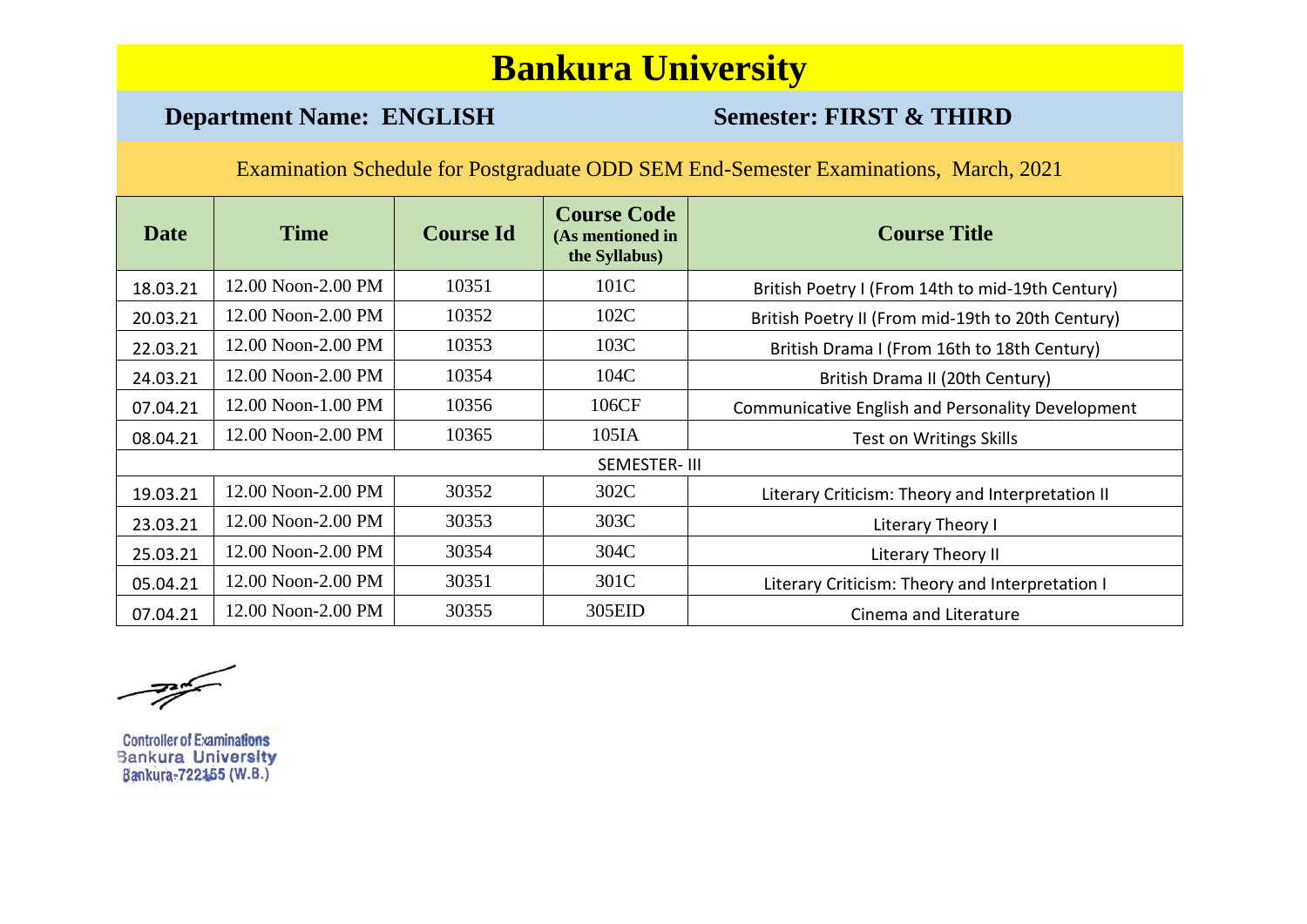### **Department Name: Geography <b>Semester: I and III**

Examination Schedule for Postgraduate ODD SEM End-Semester Examinations, March, 2021

| <b>Date</b> | <b>Time</b>     | <b>Course</b><br>Id | <b>Course Code</b><br>(As mentioned in<br>the Syllabus) | <b>Course Title</b>                                               |
|-------------|-----------------|---------------------|---------------------------------------------------------|-------------------------------------------------------------------|
| 20/03/2021  | 12 noon to 2pm  | 11952               | <b>S.C 102C</b>                                         | <b>Geographical Thought</b>                                       |
| 23/03/2021  | 12 noon to 2pm  | 11953               | <b>S.C 103C</b>                                         | <b>Climatology, Hydrology and Biogeography</b>                    |
| 25/03/2021  | 12 noon 2pm     | 11964               | <b>S.C 104C</b>                                         | <b>Cartographic and QuantitativeTechniques in Geography</b>       |
| 08/04/2021  | 12 noon to 2pm  | 11965               | <b>S.C 105IA</b>                                        | <b>Internal Assignment</b>                                        |
| 05/04/2021  | 12 noon to 2pm  | 11951               | <b>S.C 101C</b>                                         | <b>Geotectonics, Geomorphology and Oceanography</b>               |
| 07/04/2021  | 12.00 pm-1.00pm | 11956               | 106 CF                                                  | <b>Communicative English and Personality Development,</b>         |
|             |                 |                     |                                                         | <b>SEMESTER - III</b>                                             |
| 20/03/2021  | 12 noon to 2pm  | 31952               | <b>S.C 302C</b>                                         | <b>Remote Sensing and GIS</b>                                     |
| 24/03/2021  | 12 noon to 2pm  | 31953               | <b>S.C 303EA</b>                                        | <b>Urban Planning</b>                                             |
| 24/03/2021  | 12 noon to 2pm  | 31953               | <b>S.C 303EB</b>                                        | <b>Advance Remote Sensing</b>                                     |
| 08/04/2021  | 12 noon to 2pm  | 31964               | <b>S.C 304 PA</b>                                       | <b>Analysis of Contemporary Urban Issues</b>                      |
| 08/04/2021  | 12 noon to 2pm  | 31964               | <b>S.C 304 PB</b>                                       | <b>Execution and Image Processing</b>                             |
| 05/04/2021  | 12 noon to 2pm  | 31951               | <b>S.C 301C</b>                                         | <b>Political Geography Geography of India Disaster Management</b> |
| 07/04/2021  | 12 noon to 2pm  | 31955               | <b>S.C 305 EIDA</b>                                     | <b>Rural Development</b>                                          |

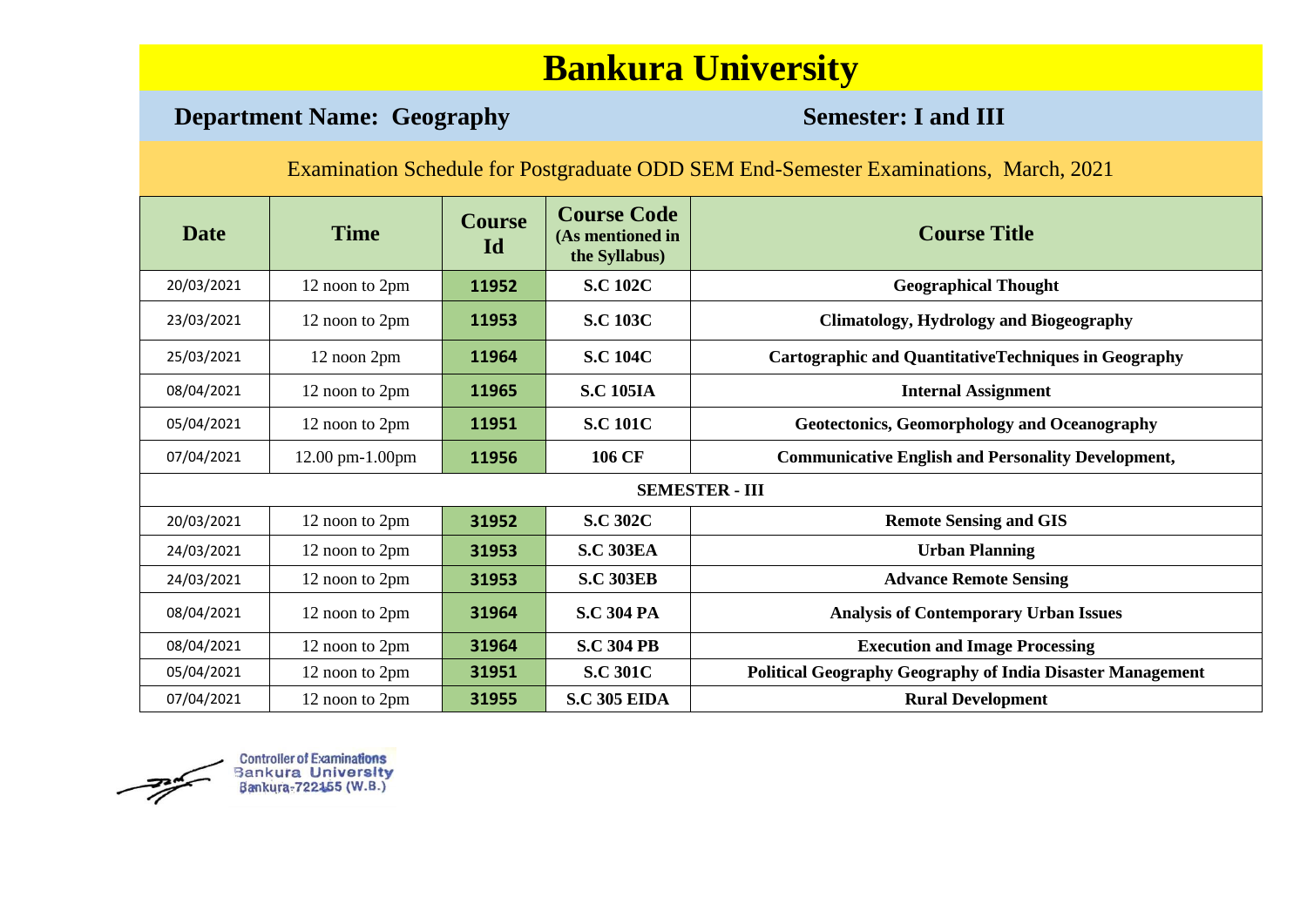### **Department Name: Geo-informatics Semester: I & III**

| <b>Date</b> | <b>Time</b>                         | <b>Course Id</b> | <b>Course Code</b><br>(As mentioned in<br>the Syllabus) | <b>Course Title</b>                                               |
|-------------|-------------------------------------|------------------|---------------------------------------------------------|-------------------------------------------------------------------|
| 20/03/2021  | 12 noon to 2pm                      | 13152            | <b>GI 102T</b>                                          | <b>Principle of Information Science &amp; Computer Networking</b> |
| 23/03/2021  | 12 noon to 2pm                      | 13163            | <b>GI 103P</b>                                          | <b>Applied Statistics and computation</b>                         |
| 25/03/2021  | 12 noon to 2 pm                     | 13164            | <b>GI 104P</b>                                          | <b>Computer Basic Programming</b>                                 |
| 05/04/2021  | 12 noon to 2pm                      | 13151            | <b>GI 101T</b>                                          | <b>Basics of Earth System &amp; Remote sensing</b>                |
| 07/04/2021  | $12.00 \text{ pm} - 1.00 \text{pm}$ | 13156            | <b>106CF</b>                                            | <b>Communicative English and Personality Development,</b>         |
| 08/04/2021  | 12 noon to 2pm                      | 13155            | <b>GI 105 IA</b>                                        | <b>Internal Assignment</b>                                        |
|             |                                     |                  | <b>SEMESTER - III</b>                                   |                                                                   |
| 20/03/2021  | 12 noon to 2pm                      | 33152            | <b>GI 302T</b>                                          | <b>Research Methods and Methodology</b>                           |
| 23/03/2021  | 12 noon to 2pm                      | 33153            | <b>GI 303EA</b>                                         | Geo-Informatics for resource and disaster management              |
| 25/03/201   | 12 noon to 2pm                      | 33166            | <b>GI 306P</b>                                          | <b>GIS and GNNS</b>                                               |
| 05/04/2021  | 12 noon to 2pm                      | 33151            | <b>GI 301T</b>                                          | Database Management System, GNNS and GPS                          |
| 07/04/2021  | 12 noon to 2pm                      | 33155            | <b>305EIDA</b>                                          | <b>Rural Development.</b>                                         |
| 08/04/2021  | 12 noon to 2pm                      | 33167            | <b>GI 307P</b>                                          | <b>Surveying and Field work</b>                                   |

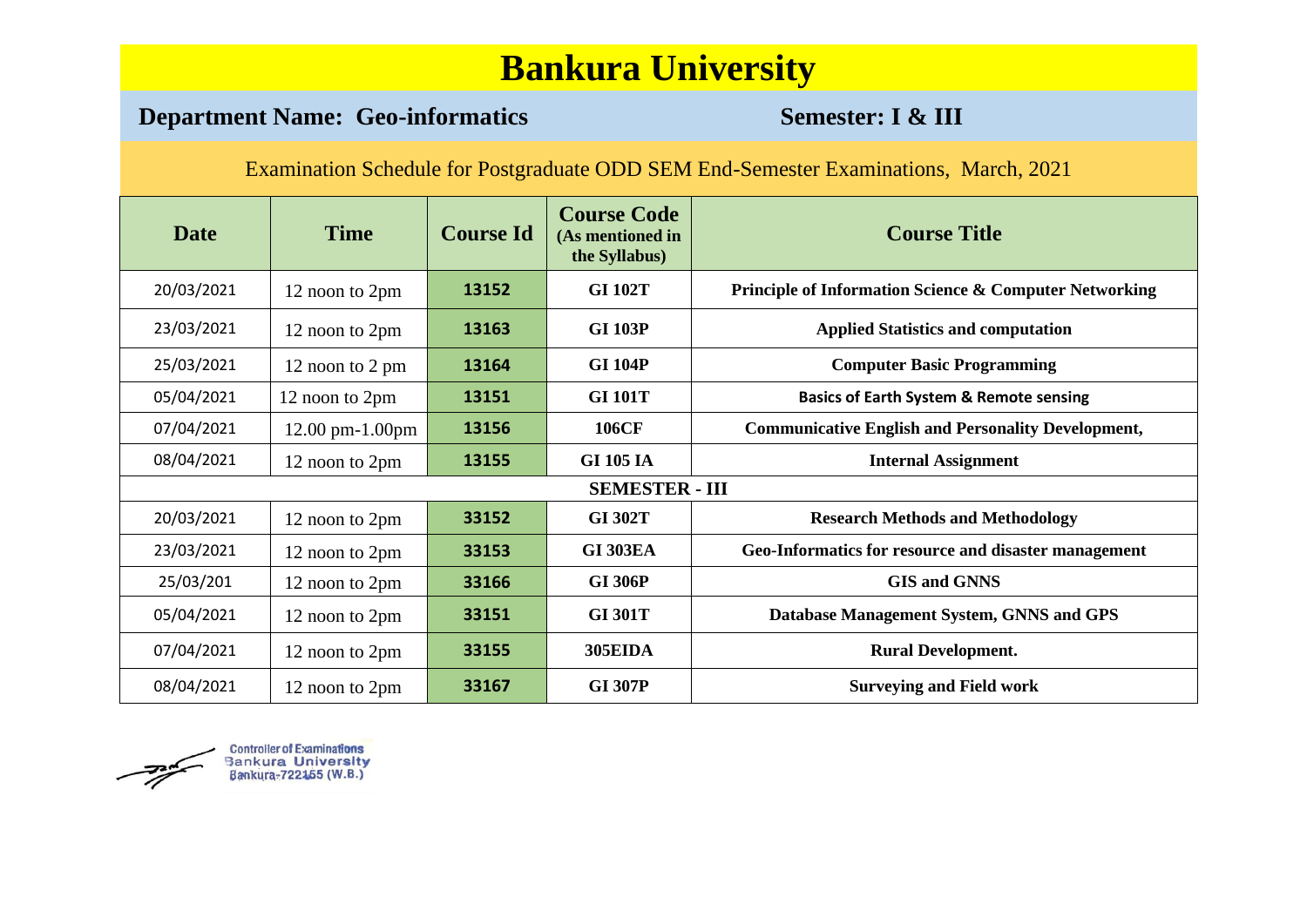**Department Name: History <b>Semester: I & III** 

Examination Schedule for Postgraduate ODD SEM End-Semester Examinations, March, 2021

| <b>Date</b>    | <b>Time</b> | <b>Course Id</b>                                             | <b>Course Code</b><br>(As mentioned in the<br>Syllabus) | <b>Course Title</b>                                                                                                                                                           |
|----------------|-------------|--------------------------------------------------------------|---------------------------------------------------------|-------------------------------------------------------------------------------------------------------------------------------------------------------------------------------|
| 26/02/2021     | 12 noon-2pm | Internal<br>Assessment (Sem<br>I and Sem III); All<br>Papers | All Courses including<br><b>305 EIDB</b>                | <b>ALL</b>                                                                                                                                                                    |
| 18/03/2021     | 12 noon-2pm | 30452 (Old and<br>New)                                       | 302C (Old and New)                                      | Birth of the Modern World: Capitalism and Colonialism in Historical Perspective                                                                                               |
| 19/03/2021     | 12 noon-2pm | 30453                                                        | 303EA (Old and<br>New), 303EB, 303EC                    | Colonialism and its Impact on Indian Society and Culture; Trade, Banking and<br>Finance: The Movement of Capital in Modern India; Crime, Law and Society in<br>Colonial India |
| 20/03/2021     | 12 noon-2pm | 10451                                                        | 101C (Old and New)                                      | State and Society in Ancient India                                                                                                                                            |
| 22/03/2021     | 12 noon-2pm | 10452                                                        | 102C (Old and New)                                      | Transition to Colonialism in India: 1700-1857                                                                                                                                 |
| 23/03/2021     | 12 noon-2pm | 10453                                                        | 103C (Old and New)                                      | Agrarian and Industrial Economy of Modern India                                                                                                                               |
| 24/03/2021     | 12 noon-2pm | 10454                                                        | 104C (Old and New)                                      | Aspects of Social History: Caste, Gender and Labour in Indian History                                                                                                         |
| 05/04/2021     | 12 noon-2pm | 30451 (Old and<br>New)                                       | 301C (Old and New)                                      | Historiography and Historical Methods                                                                                                                                         |
| 07/04/2021     | 12 noon-1pm | 10456                                                        | 106CF                                                   | Communicative Skill and Personality Development                                                                                                                               |
| 07/04/2021     | 12 noon-2pm | 30455                                                        | 305EIDB (New + Old)                                     | Theories and Debates in Indian History                                                                                                                                        |
| By<br>08/04/21 | 12 noon     | 105IA; 304IA                                                 |                                                         | Assignment; Dissertation                                                                                                                                                      |

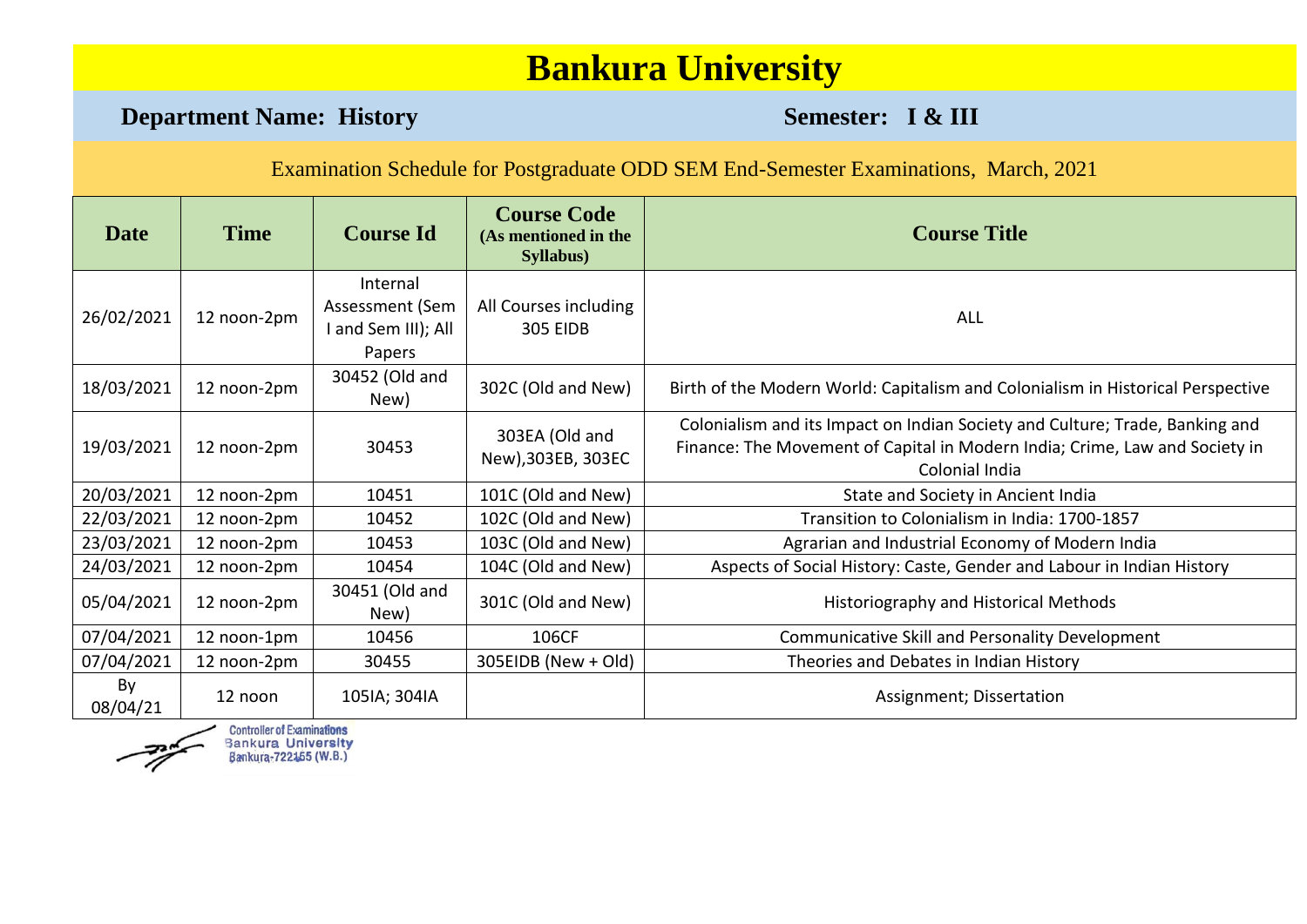| <b>Bankura University</b> |                                                                                      |                     |                                                         |                                                                                     |  |  |  |  |  |
|---------------------------|--------------------------------------------------------------------------------------|---------------------|---------------------------------------------------------|-------------------------------------------------------------------------------------|--|--|--|--|--|
|                           | <b>Department Name: LAW</b>                                                          |                     | <b>Semester I &amp; III</b>                             |                                                                                     |  |  |  |  |  |
|                           | Examination Schedule for Postgraduate ODD SEM End-Semester Examinations, March, 2021 |                     |                                                         |                                                                                     |  |  |  |  |  |
| <b>Date</b>               | <b>Time</b>                                                                          | <b>Course</b><br>Id | <b>Course Code</b><br>(As mentioned in<br>the Syllabus) | <b>Course Title</b>                                                                 |  |  |  |  |  |
| 18.03.2021                | $12-3pm$                                                                             | 12751               | 101C                                                    | Jurisprudence                                                                       |  |  |  |  |  |
| 21.03.2021                | do                                                                                   | 12752               | 102C/102C(Old)                                          | Indian Constitutional Law: The New Challenges                                       |  |  |  |  |  |
| 23.03.2021                | do                                                                                   | 12753               | 103E(Gr.A&B)                                            | Corporate Finance Gr.A / Constitutional Principles, Structures<br>and Justice(Gr.B) |  |  |  |  |  |
| 25.03.2021                | do                                                                                   | 12754               | 104E(Gr.A&B)                                            | Administrative Law and Administrative Process(Gr.B)                                 |  |  |  |  |  |
| 07.04.2021                | 12 Noon<br>to 1 pm                                                                   | 12756               | 106CF                                                   | <b>Communicative English and Personality Development</b>                            |  |  |  |  |  |
|                           |                                                                                      |                     |                                                         | Semester III                                                                        |  |  |  |  |  |
| 24.03.2021                | do                                                                                   | 32751               | 301 C/<br>301C(Old)                                     | <b>Judicial Process</b>                                                             |  |  |  |  |  |
| 26.03.2021                | do                                                                                   | 32753               | 303E (Gr.A &<br>B)                                      | Insurance Law (Gr.A) / Electoral Process and Law (Gr.B)                             |  |  |  |  |  |
| 07.04.2021                | $12.00$ pm-<br>2.00 <sub>pm</sub>                                                    | 32755               | 305EID                                                  | <b>Intellectual Property Rights Law</b>                                             |  |  |  |  |  |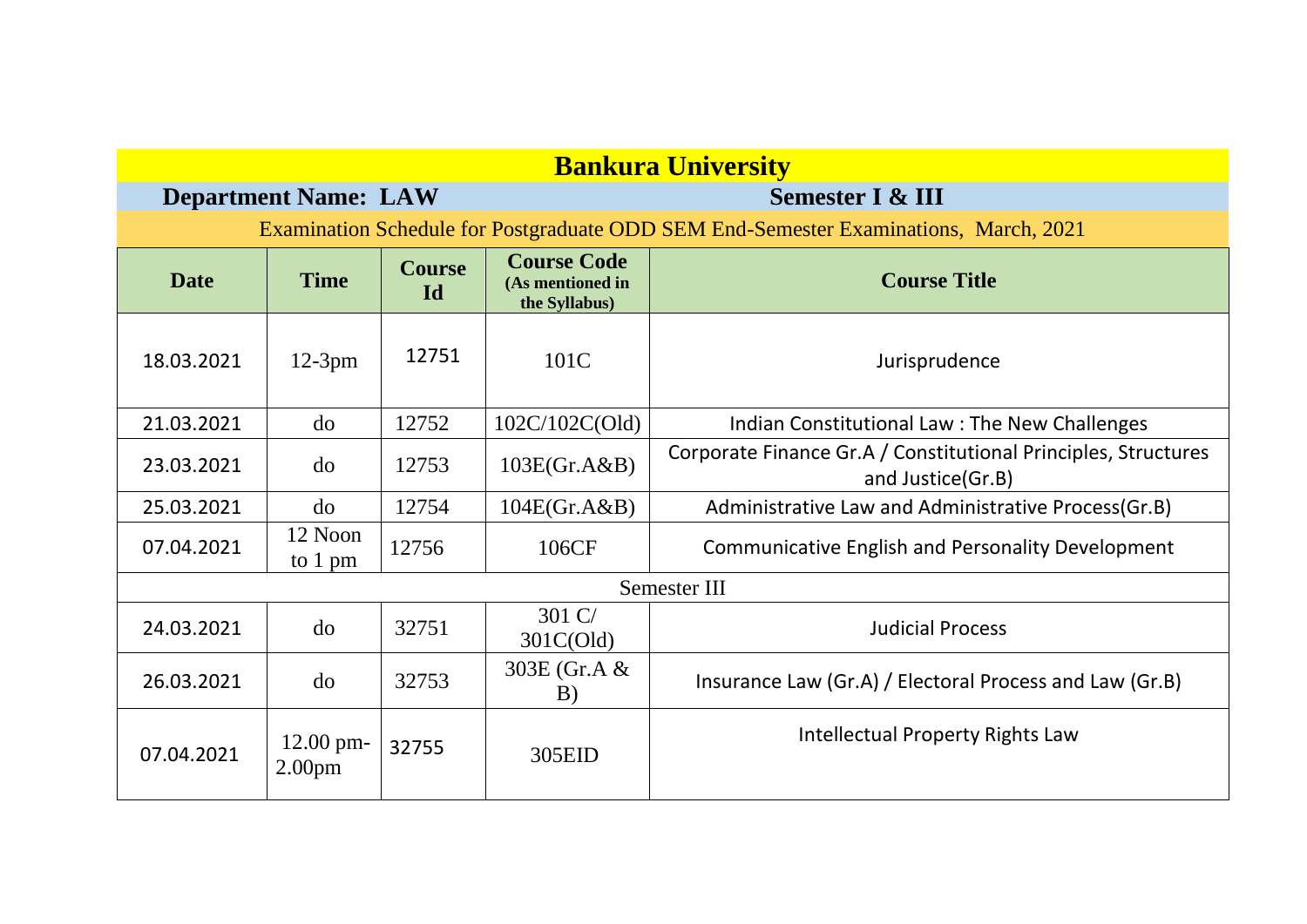# **Bankura University**<br>Semester: 1st & 3rd

### **Department Name: Mathematics**

| <b>Date</b> | <b>Time</b>                        | <b>Course</b><br>Id    | <b>Course Code</b><br>(As)<br>mentioned in the Syllabus) | <b>Course Title</b>                                                                                            |
|-------------|------------------------------------|------------------------|----------------------------------------------------------|----------------------------------------------------------------------------------------------------------------|
| 18.03.2021  | 12.00-14.00                        | 12151                  | Math-101C & Math-101C(Old)                               | Abstract Algebra/ Abstract Algebra (Old)                                                                       |
| 20.03.2021  | 12.00-14.00                        | 12152                  | Math-102C & Math-102C(Old)                               | Linear Algebra & Module Theory/ Linear Algebra & Calculus of<br>several variables (Old)                        |
| 23.03.2021  | 12.00-14.00                        | 12153                  | Math-103C                                                | <b>Real Analysis</b>                                                                                           |
| 24.03.2021  | 12.00-14.00                        | 12153                  | Math-103C(Old)                                           | Topology (Old)                                                                                                 |
| 12.04.2021  | 12.00-14.00                        | 12154                  | Math-104C & Math-104C(Old)                               | Ordinary differential equations and Partial differential equations/ Techniques of<br>Applied Mathematics (Old) |
| 13.04.2021  | 12.00-13.00                        | 12155                  | Math-105C(IA) & Math-<br>105C(IA)(Old)                   | <b>Numerical Analysis</b>                                                                                      |
| 05.04.2021  | 10.00-12.00 & Viva<br>12.30 onward | 12165                  | Math-105(IA)                                             | NA Practical Using C-Prog.                                                                                     |
| 07.04.2021  | 12.00-13.00                        | 12156                  | 106CF                                                    | Communicative English and Personality Development                                                              |
| 19.03.2021  | 12.00-14.00                        | 32153                  | Math-303C & Math-303C(Old)                               | Continuum Mechanics/ Continuum Mechanics (Old)                                                                 |
| 22.03.2021  | 12.00-14.00                        | 32151                  | Math-301C                                                | <b>Functional Analysis</b>                                                                                     |
| 23.03.2021  | 12.00-14.00                        | 32151                  | Math-301C(Old)                                           | Real analysis (Old)                                                                                            |
| 25.03.2021  | 12.00-14.00                        | 32154                  | Math-304ME & Math-<br>304ME(Old)                         | Advanced Algebra -I/ Advanced Algebra -I (Old)                                                                 |
| 07.04.2021  | 12.00-14.00                        | 32155                  | 305EID                                                   | <b>Computer Application</b>                                                                                    |
| 08.04.2021  | 12.00-14.00                        | 32156 &<br>32155 (old) | Math-306ME & Math-<br>305ME(Old)                         | Dynamical Systems/ Dynamical Systems (Old)                                                                     |
| 09.04.2021  | 12.00-14.00                        | 32152                  | Math-302C & Math-302C(Old)                               | <b>Classical Mechanics/ Classical Mechanics (Old)</b>                                                          |

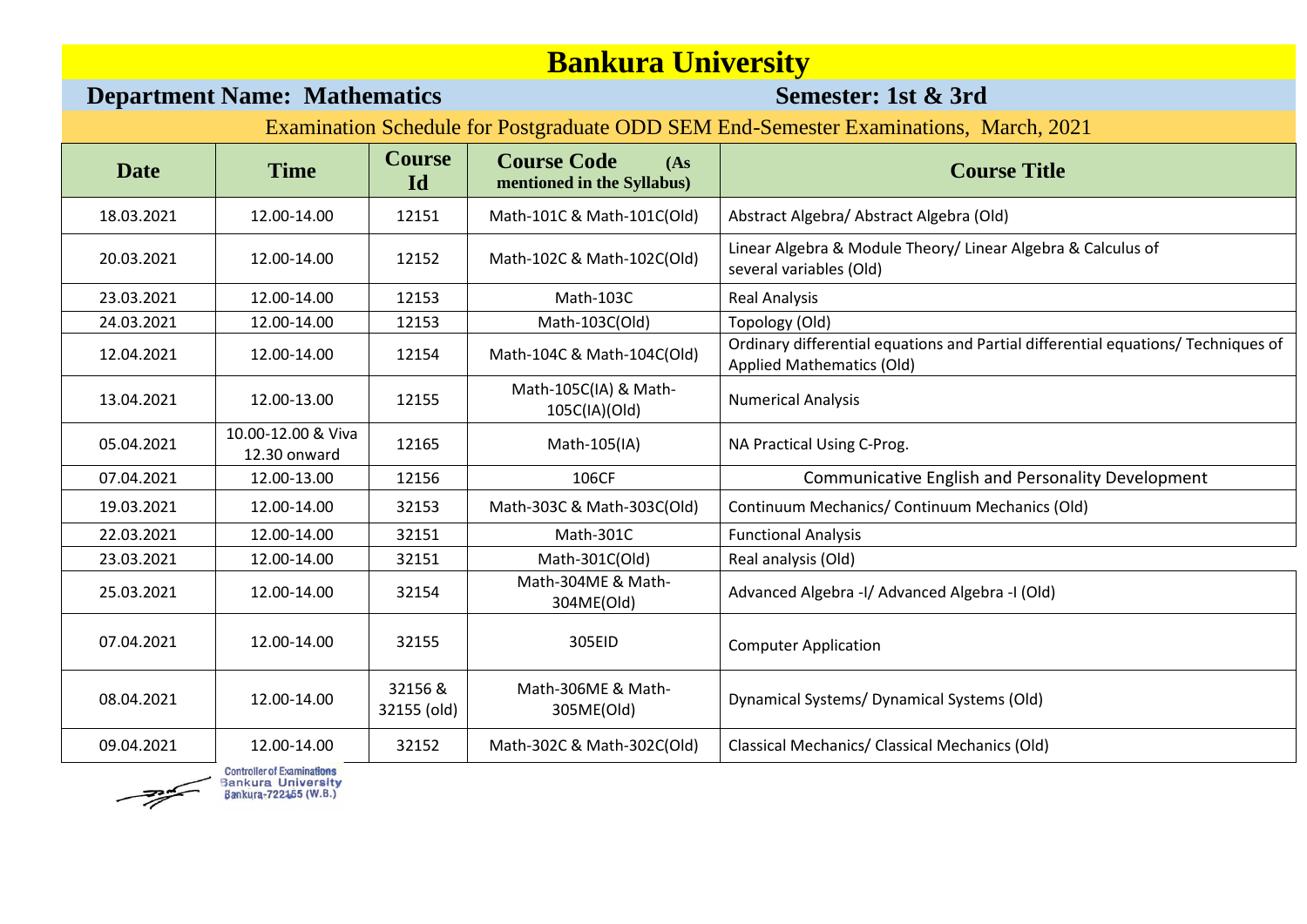### **Department Name: Music Semester: I & III**

| <b>Date</b> | <b>Time</b>        | Cour<br>se Id | <b>Course Code</b><br>(As mentioned in the<br>Syllabus) | <b>Course Title</b>                                                                                                |
|-------------|--------------------|---------------|---------------------------------------------------------|--------------------------------------------------------------------------------------------------------------------|
| 18.03.21    | 12.00 Noon-2.00 Pm | 10551         | PG/MUS-RS/101C                                          | Biographical Knowledge of Rabindranath in brief part-I                                                             |
| 22.03.21    | 12.00 Noon-2.00 Pm | 10552         | PG/MUS-RS/102C                                          | Knowledge of Acoustics                                                                                             |
| 24.03.21    | 11.00 a.m          | 10563         | PG/MUS-RS/103C                                          | Knowledge of Raga with basic knowledge of notation                                                                 |
| 26.03.21    | 11.00 a.m          | 10564         | PG/MUS-RS/104C                                          | Thematic variation of Rabindrasangeet in Gitabitan (14 songs                                                       |
| 05.04.21    | 11.00 a.m          | 10565         | PG/MUS-RS/105IA                                         | Internal Assignment-Assignment/Seminar/Stage Performance                                                           |
| 07.04.21    | 12.00Noon          | 10556         | <b>PG/106CF</b>                                         | communicative skill and personality Development                                                                    |
| 07.04.21    | 12.00 Noon-2.00 Pm | 30555         | 305 EID                                                 |                                                                                                                    |
| 19.03.21    | 12.00 Noon-2.00 Pm | 30551         | PG/MUS-RS/301C                                          | Theory of Art, General Aesthetics and Musical Aesthetics                                                           |
| 23.03.21    | 12.00 Noon-2.00 Pm | 30552         | PG/MUS-RS/302C                                          | Musical Aesthetics of Rabindranath as reflected in his writings on Music                                           |
| 25.03.21    | 11.00 a.m          | 30563         | PG/MUS-RS/303C                                          | The original songs from which Tagore adopted the tune                                                              |
| 08.04.21    | 11.00 a.m          | 30564         | PG/MUS-RS/304C                                          | Rabindra Sangeet ,Dhrupadanga,Kheyalanga, Tappanga & Thumrianga ,Boulanga, Kirtananga, Pradeshik<br>and Paschatto. |
| 18.03.21    | 12.00 Noon-2.00 Pm | 10551         | PG/MUS/101C                                             | Theoretical details of Hindustani Ragas                                                                            |
| 22.03.21    | 12.00 Noon-2.00 Pm | 10552         | PG/MUS/102C                                             | Knowledge of Acoustics                                                                                             |
| 24.03.21    | 2.00 p.m           | 10563         | PG/MUS/103C                                             | Practical Vilambit & Drut Khayal(Detailed)                                                                         |
| 26.03.21    | 2.00 p.m           | 10564         | PG/MUS/104C                                             | Practical Non detail ragas & Thumri                                                                                |
| 05.04.21    | 2.00 p.m           | 10565         | PG/MUS/105IA                                            | Internal Assignment-Assignment/Seminar/Stage Performance                                                           |
| 23.03.21    | 12.00 Noon-2.00 Pm | 30551         | PG/MUS/301C                                             | History of Indian Music & theoretical description of raga                                                          |
| 19.03.21    | 2.00 p.m           | 30552         | PG/MUS/302C                                             | Knowledge of Aesthetics                                                                                            |
| 25.03.21    | 2.00 p.m           | 30563         | PG/MUS/303C                                             | Practical-Detailed knowledge of Khayal                                                                             |
| 08.04.21    | 2.00 p.m           | 30564         | PG/MUS/304C                                             | Practical-Non-Detailed raga                                                                                        |
|             |                    |               |                                                         |                                                                                                                    |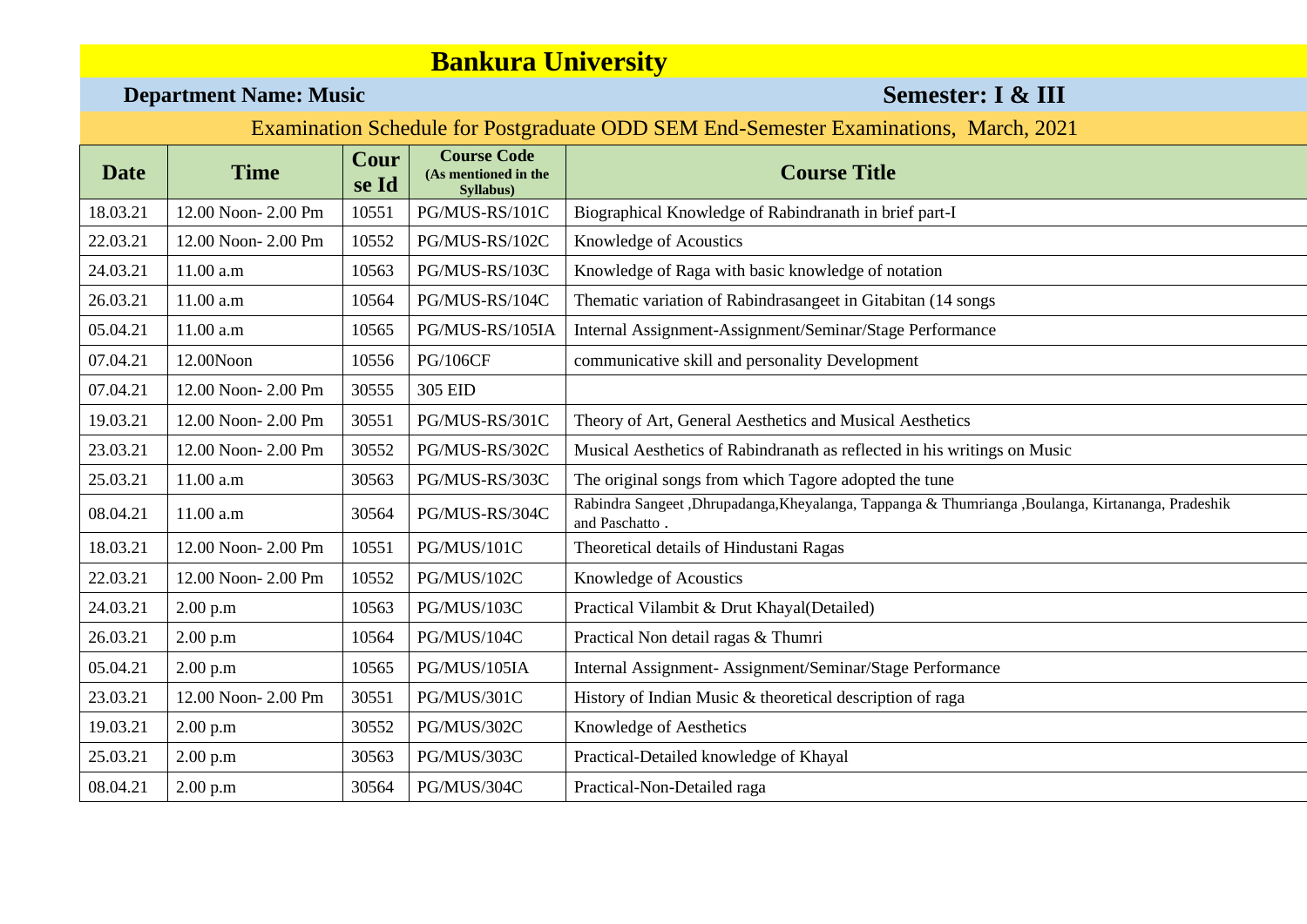# **Department Name:**

### **SEMESTER: I & III**

Examination Schedule for Postgraduate ODD SEM End-Semester Examinations, March, 2021

| Date       | <b>Time</b>          | <b>Course Id</b> | <b>Course Code</b><br>(As)<br>mentioned in the Syllabus) | <b>Course Title</b>                                                                                             |
|------------|----------------------|------------------|----------------------------------------------------------|-----------------------------------------------------------------------------------------------------------------|
| 18-03-2021 | 12 noon to 2 pm      | 30651            | MAPHIL301C                                               | New: Philosophy of Language (Indian), Old: Indian Philosophy of Language                                        |
| 19-03-2021 | 12 noon to 2 pm      | 10652            | MAPHIL102C                                               | Indian Epistemology (New +Old)                                                                                  |
| 20-03-2021 | 12 noon to 2 pm      | 30652            | MAPHIL302C                                               | Western Metaphysics (New +Old)                                                                                  |
| 22-03-2021 | 12 noon to 2 pm      | 10653            | MAPHIL103C                                               | New: Textual Study (Western), Old: Western Classic                                                              |
| 23-03-2021 | 12 noon to 2 pm      | 30653            | MAPHIL303EC/303ME(Old)                                   | (1.) Pracina Nyaya-I, (New+Old) (2) Biomedical Ethics (New)                                                     |
| 24-03-2021 | 12 noon to 2 pm      | 10654            | MAPHIL104C                                               | Western Ethics (New+Old)                                                                                        |
| 25-03-2021 | 12 noon to 2 pm      | 30654            | MAPHIL304EC                                              | (1) New: Navya Nyaya-I, Old: Pracina Nyaya-II. (2) Socio-Political Ethics (New)                                 |
| 05-04-2021 | 12 noon to 2 pm      | 10651            | MAPHIL101C                                               | New: Textual Study (Indian), Old: Indian Classic                                                                |
| 07-04-2021 | 12 noon to 1pm       | 10656            | MAPHIL106CF                                              | Communicative English and Personality Development.                                                              |
| 07-04-2021 | $12$ noon<br>onwards | 30655            | MAPHIL305EID                                             | Sem.-III: New:Ethical, moral dilemma and logical paradox.<br>(old) A Multidisciplinary Approach to Moral Issues |
| 08-04-2021 | 12 noon<br>onwards   | 10665            | MAPHIL105IASG                                            | Assignment, Seminar and Book Review                                                                             |

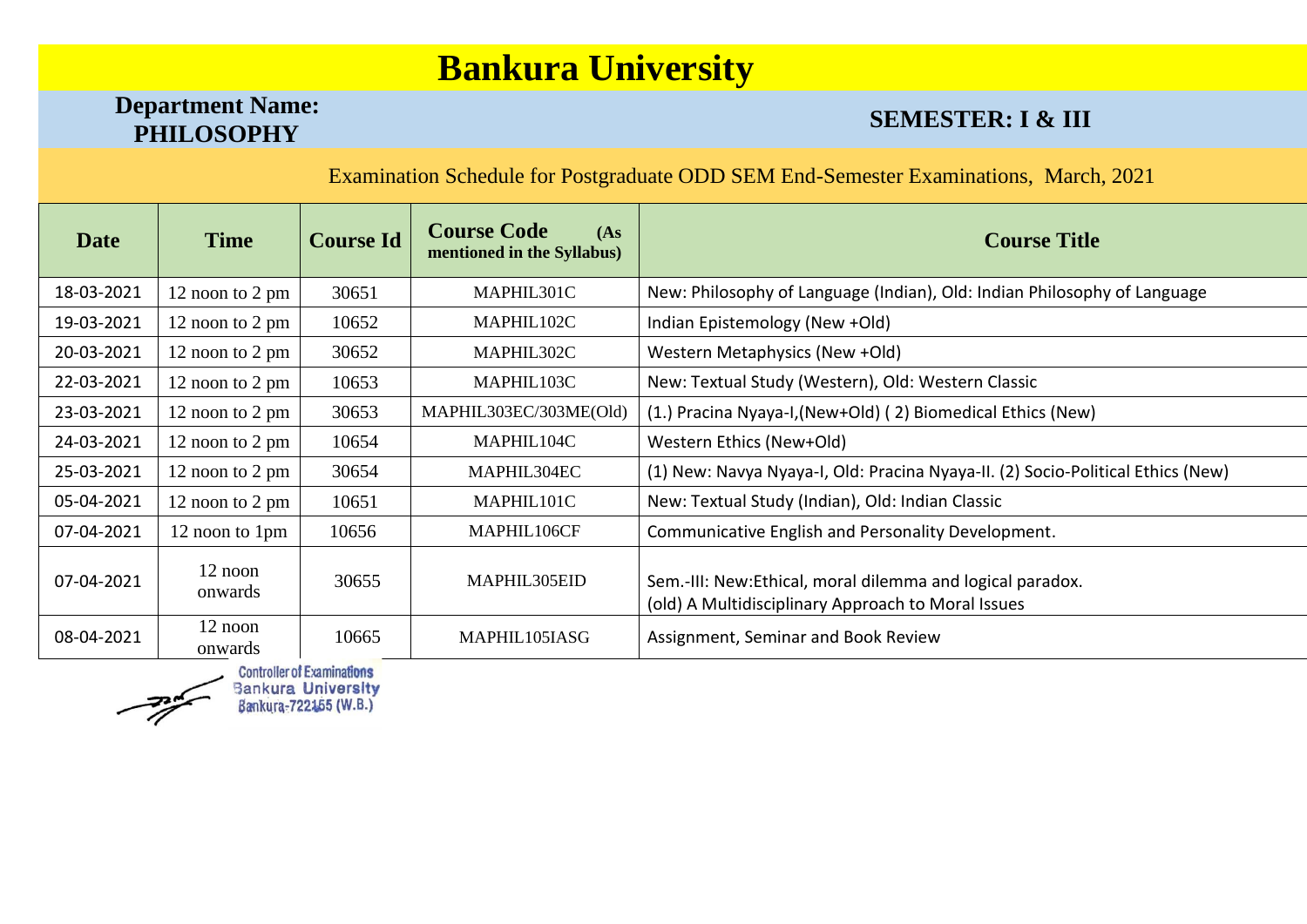### **Department Name: Physics Semester: 1st**

Examination Schedule for Postgraduate ODD SEM End-Semester Examinations, March, 2021

| <b>Date</b> | <b>Time</b>                    | <b>Course Id</b> | <b>Course Code</b><br>(As mentioned in<br>the Syllabus) | <b>Course Title</b>                                      |
|-------------|--------------------------------|------------------|---------------------------------------------------------|----------------------------------------------------------|
| 18.03.2021  | 12 noon-2pm                    | 12452            | <b>PHYS 102C</b>                                        | Quantum Mechanics I & Classical Electrodynamics I        |
| 19.03.2021  | 12 noon-2pm                    | 12453            | <b>PHYS 103C</b>                                        | Solid State Physics I & Electronics I                    |
| 20.03.2021  | 12 noon-2pm                    | 12454            | <b>PHYS 104C</b>                                        | Atomic Spectroscopy & Nuclear Physics I                  |
| 22.03.2021  | 11.00am-<br>1.00 <sub>pm</sub> | 12465            | PHYS 105PR                                              | <b>General Practical</b>                                 |
| 25.03.2021  | 11.00am-<br>1.00 <sub>pm</sub> | 12467            | <b>PHYS 107I.A.</b>                                     | Internal Assignment                                      |
| 26.03.2021  | 12 noon-2pm                    | 12451            | <b>PHYS 101C</b>                                        | Mathematical Methods I & Classical Mechanics             |
| 07.04.2021  | 12 noon-1pm                    | 12456            | 106CF                                                   | <b>Communicative English and Personality Development</b> |

 $\frac{1}{\sqrt{2\pi}}\left( \frac{1}{\sqrt{2\pi}}\right)$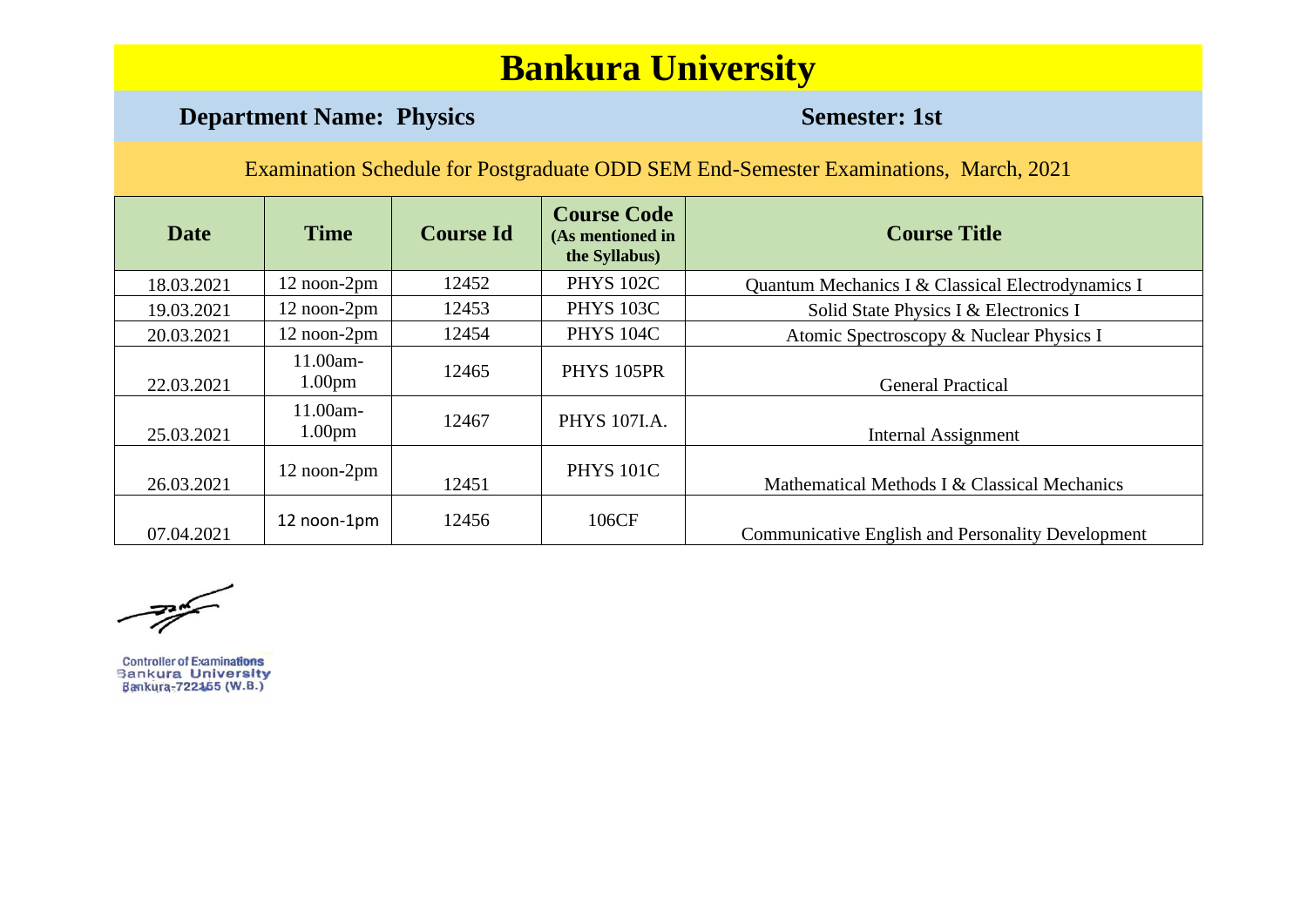### **Department Name: Physics Semester: 3rd**

| <b>Date</b> | <b>Time</b>       | <b>Course Id</b> | <b>Course Code</b><br>(As mentioned in<br>the Syllabus) | <b>Course Title</b>                                                                                                |
|-------------|-------------------|------------------|---------------------------------------------------------|--------------------------------------------------------------------------------------------------------------------|
| 18.03.2021  | $12$ noon- $2$ pm | 32452            | <b>PHYS 302C</b>                                        | Computer Applications in Physics & Advanced Quantum<br>Mechanics                                                   |
| 19.03.2021  | $12$ noon- $2$ pm | 32453            | PHYS 303ME                                              | A. Advanced Electronics-I<br>B. Laser Physics and Nonlinear Optics -I<br>C. Nano Science and Nano-technology -I    |
| 20.03.2021  | $12$ noon- $2$ pm | 32454            | PHYS 304ME                                              | A. Advanced Electronics-II<br>B. Laser Physics and Nonlinear Optics -II<br>C. Nano Science and Nano-technology -II |
| 23.03.2021  | $11.00$ am-1pm    | 32466            | PHYS 306PR                                              | <b>Advanced General Practical</b>                                                                                  |
| 26.03.2021  | $12$ noon- $2$ pm | 32451            | <b>PHYS 301C</b>                                        | Statistical Mechanics II & Molecular Spectroscopy-I                                                                |
| 07.04.2021  | 12noon-2pm        | 32455            | PHYS 305 EID                                            | <b>Biophysics</b>                                                                                                  |

 $\frac{1}{\sqrt{2\pi}}\sum_{n=1}^{\infty}\frac{1}{n^{n}}$ 

Controller of Examinations<br>Bankura University Bankura-722155 (W.B.)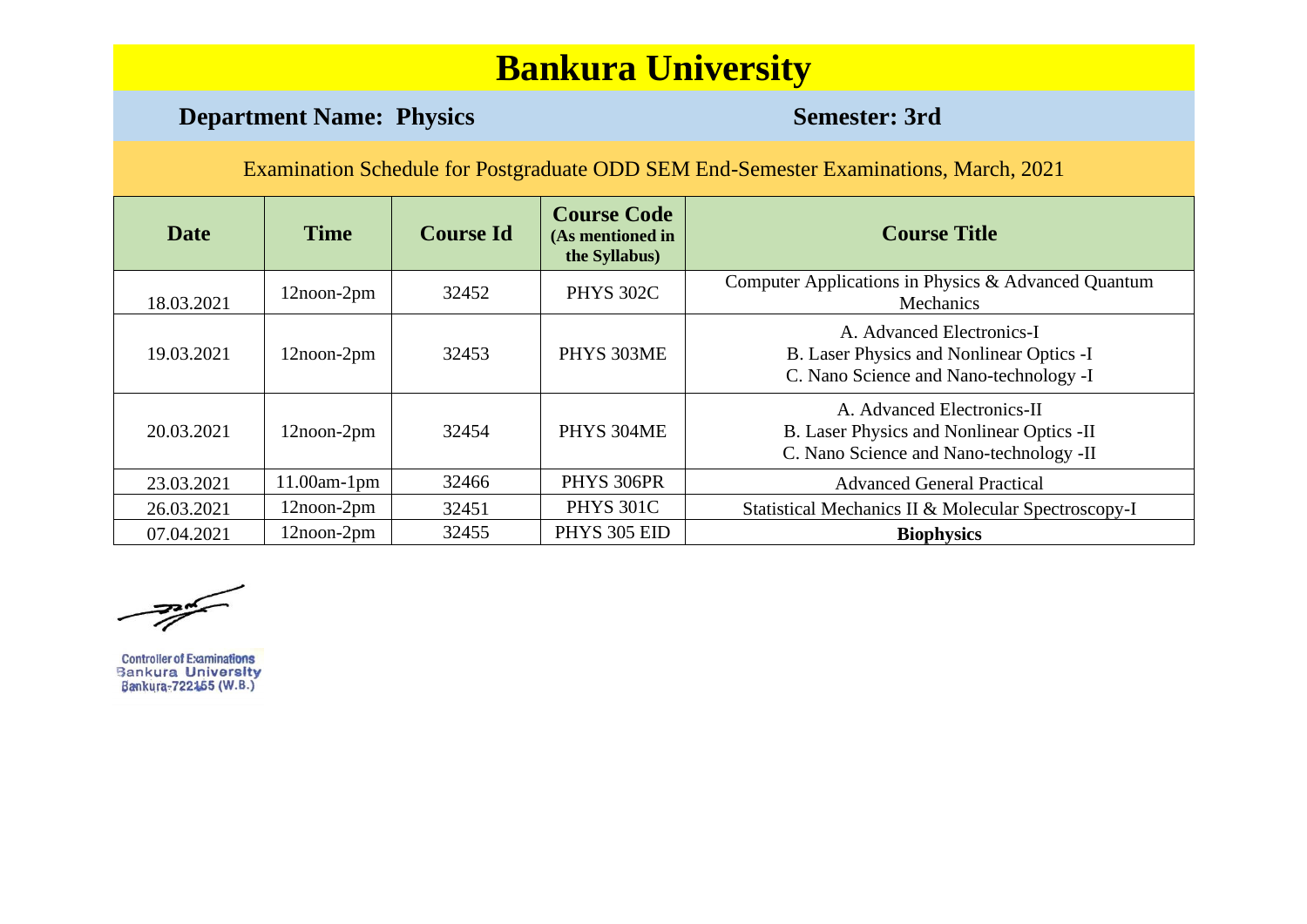### **Department Name: POLITICAL SCIENCE <b>Semester: I & III**

Examination Schedule for Postgraduate ODD SEM End-Semester Examinations, March, 2021

| <b>Date</b> | <b>Time</b>               | <b>Course Id</b> | <b>Course Code</b><br>(As mentioned<br>in the Syllabus) | <b>Course Title</b>                                                   |
|-------------|---------------------------|------------------|---------------------------------------------------------|-----------------------------------------------------------------------|
| 18-03-2021  | $12:00$ noon to $2:00$ pm | 10851            | <b>PLS101C</b>                                          | Political Theory: Liberal and Post-Liberal (Under New Syllabus)       |
| 20-03-2021  | $12:00$ noon to $2:00$ pm | 10852            | <b>PLS102C</b>                                          | <b>Comparative Politics (Under New Syllabus)</b>                      |
| 22-03-2021  | $12:00$ noon to $2:00$ pm | 10853            | <b>PLS103C</b>                                          | Indian Government and Politics (Under New Syllabus)                   |
| 24-03-2021  | $12:00$ noon to $2:00$ pm | 10854            | <b>PLS104C</b>                                          | International Relations: Theories (Under New Syllabus)                |
| 31-03-2021  | $12:00$ noon              | 10865            | PLS105CIA                                               | <b>Internal Assignment</b>                                            |
| 07-04-2021  | $12:00$ noon to $1:00$ pm | 10856            | 106CF                                                   | Communicative English and Personality Development                     |
|             |                           |                  | <b>SEMESTER - III</b>                                   |                                                                       |
| 18-03-2021  | $12:00$ noon to $2:00$ pm | 30851            | <b>PLS 301C</b>                                         | <b>Public Administration (Under New Syllabus)</b>                     |
| 20-03-2021  | $12:00$ noon to $2:00$ pm | 30852            | <b>PLS302C</b>                                          | Social and Political Movements in Colonial India (Under New Syllabus) |
| 22-03-2021  | $12:00$ noon to $2:00$ pm | 30853            | <b>PLS303C</b>                                          | Indian Political Process since Independence (Under New Syllabus)      |
| 24-03-2021  | $12:00$ noon to $2:00$ pm | 30854            | <b>PLS304C</b>                                          | Research Methodology (Under New Syllabus)                             |
| 07-04-2021  | 12:00 noon to 2:00 pm     | 30855            | PLS305E.I.D.                                            | India's Foreign Policy (Under Old Syllabus)                           |
| 07-04-2021  | $12:00$ noon to $2:00$ pm | 30855            | PLS305E.I.D.                                            | India's Foreign Policy (Under New Syllabus)                           |

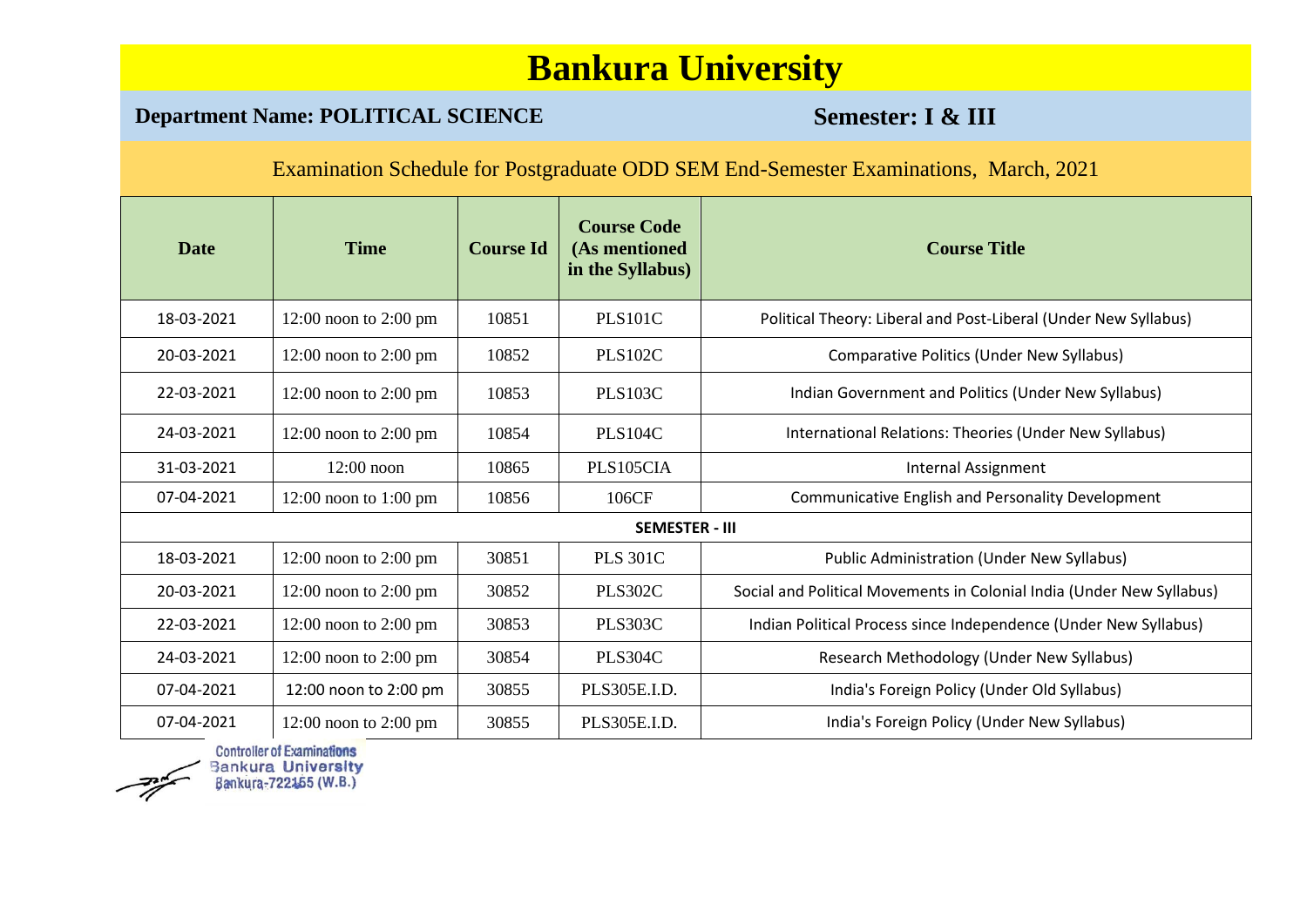|                                                                                      | <b>Department Name: Sanskrit</b> |                      |                                                          | Semester: I & III                                      |  |  |  |
|--------------------------------------------------------------------------------------|----------------------------------|----------------------|----------------------------------------------------------|--------------------------------------------------------|--|--|--|
| Examination Schedule for Postgraduate ODD SEM End-Semester Examinations, March, 2021 |                                  |                      |                                                          |                                                        |  |  |  |
| Date                                                                                 | <b>Time</b>                      | <b>Cours</b><br>e Id | <b>Course Code</b><br>(As)<br>mentioned in the Syllabus) | <b>Course Title</b>                                    |  |  |  |
| 18/03/2021                                                                           | 12 noon to 2pm                   | 30952                | SNSK-302EA, SNSK-<br>302EB, SNSK-302ED                   | History, Gitikavya and Mahakavya, Pratipaksa School.   |  |  |  |
| 19/03/2021                                                                           | 12 noon to 2pm                   | 30953                | SNSK-303EA, SNSK-<br>303EB, SNSK-303ED                   | Aranyaka & Upanisad, Rupkam, Prachina School of Nyaya. |  |  |  |
| 20/03/2021                                                                           | 12 noon to 2pm                   | 30954                | SNSK-304EA, SNSK-<br>304EB, SNSK-304ED                   | Nirukta & Vrihaddevata, Prose, School of Vaisesika.    |  |  |  |
| 05/04/2021                                                                           | 12 noon to 2pm                   | 30951                | SNSK-301EA, SNSK-<br>301EB, SNSK-301ED                   | Vedic Hymns, Poetics and Dramaturgy, History & Logic   |  |  |  |
| 07/04/2021                                                                           | 12 noon to 2pm                   | 30955                | SNSK-305EM                                               | Classical Intellectual Tradition in Sanskrit Language  |  |  |  |
|                                                                                      |                                  |                      | <b>SEMESTER - I</b>                                      |                                                        |  |  |  |
| 22/03/2021                                                                           | 12 noon to 2pm                   | 10951                | SNSK-101C (NEW+OLD)                                      | <b>Vedic Studies</b>                                   |  |  |  |
| 23/03/2021                                                                           | 12 noon to 2pm                   | 10952                | $SNSK-102C(NEW+OLD)$                                     | Grammer                                                |  |  |  |
| 24/03/2021                                                                           | 12 noon to 2pm                   | 10953                | $SNSK-103C(NEW+OLD)$                                     | Philosophy                                             |  |  |  |
| 25/03/2021                                                                           | 12pm to 2pm                      | 10954                | SNSK-104C(NEW+OLD)                                       | Kavya                                                  |  |  |  |
| 21/03/2021                                                                           | 12 noon                          | 10965                | <b>SNSK-105 IA</b>                                       | Assignment                                             |  |  |  |
| 07/04/2021                                                                           | 12 noon                          | 10956                | 106CF                                                    | Communicative English and Personality Development      |  |  |  |

 $\frac{1}{\sqrt{2}}$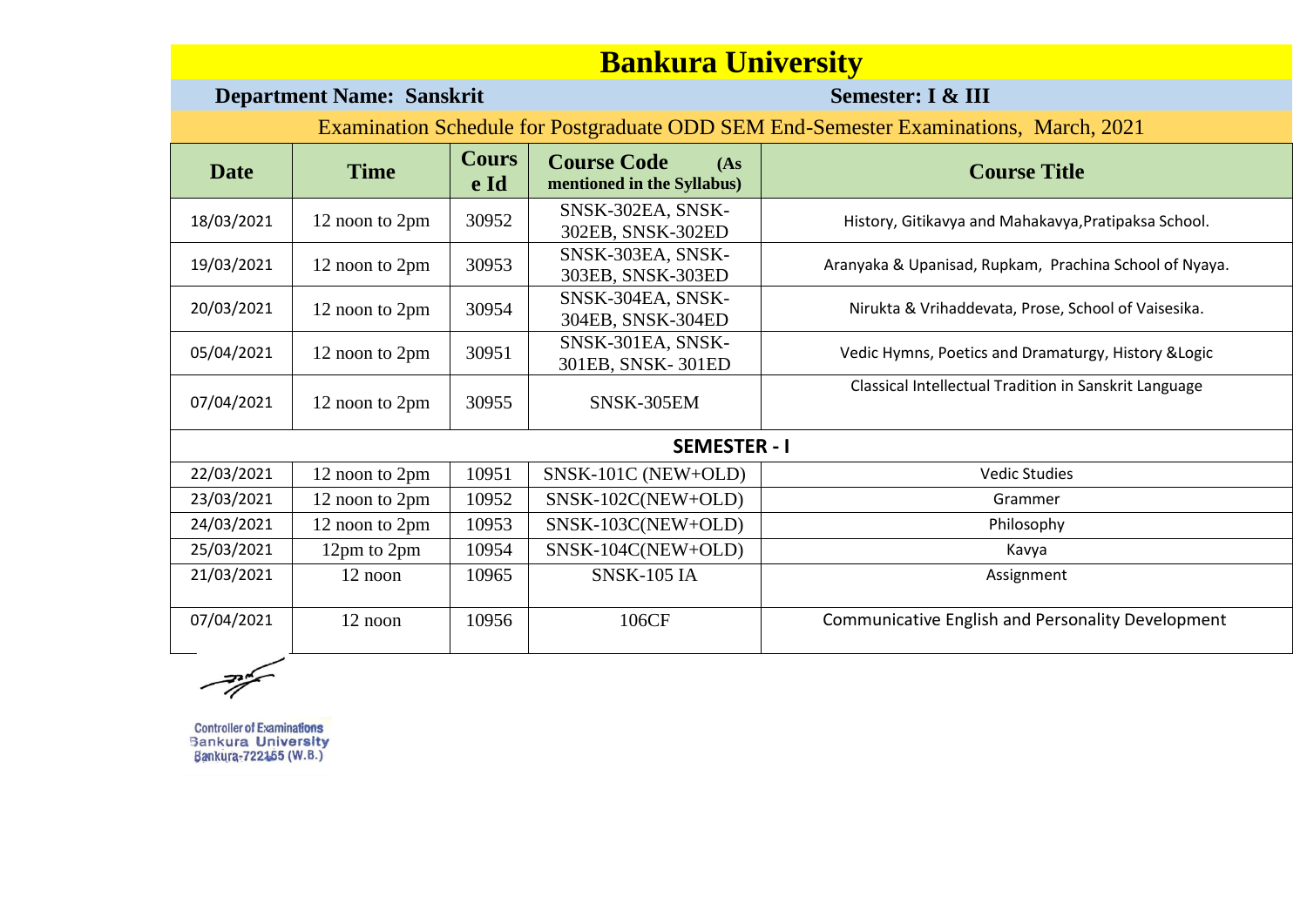### **Department Name: Santali <b>Semester: I**

Examination Schedule for Postgraduate ODD SEM End-Semester Examinations, March, 2021

| <b>Date</b> | <b>Time</b>                         | <b>Course Id</b> | <b>Course Code</b><br>(As mentioned in the<br><b>Syllabus</b> ) | <b>Course Title</b>                                    |
|-------------|-------------------------------------|------------------|-----------------------------------------------------------------|--------------------------------------------------------|
| 19/03/2021  | $12.00 \text{ pm} - 2.00 \text{pm}$ | 11052            | 102C                                                            | <b>Folk Literature</b>                                 |
| 22-03-2021  | $12.00 \text{pm} - 2.00 \text{pm}$  | 11053            | 103C                                                            | Linguistic                                             |
| 24-03-2021  | $12.00 \text{ pm} - 2.00 \text{pm}$ | 11054            | 104C                                                            | Theory of Literature                                   |
| 25-03-2021  | $11.00$ am-5.00pm                   | 11055            | 105IA                                                           | Santali Folk Song                                      |
| 05/04/2021  | $12.00$ pm $-2.00$ pm               | 11051            | 101C                                                            | Ethnology                                              |
| 07/04/2021  | $12.00$ pm- $1.00$ pm               | 11056            | 106CF                                                           | <b>Communicative Skill and Personality Development</b> |

رسيبيت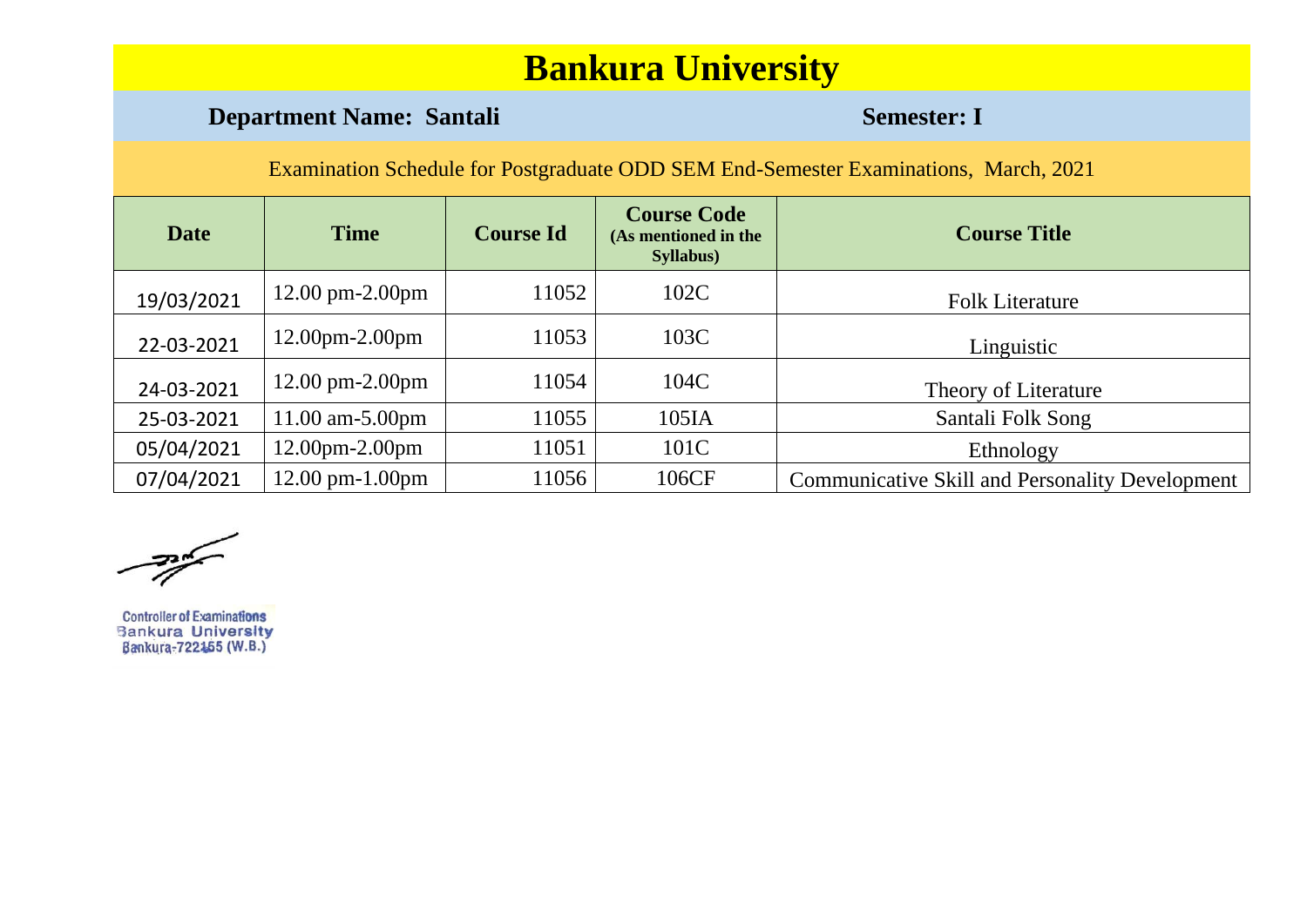| <b>Bankura University</b>                               |                                     |                  |                                                         |                                                                                      |  |  |  |  |
|---------------------------------------------------------|-------------------------------------|------------------|---------------------------------------------------------|--------------------------------------------------------------------------------------|--|--|--|--|
| <b>Department Name: Santali</b><br><b>Semester: III</b> |                                     |                  |                                                         |                                                                                      |  |  |  |  |
|                                                         |                                     |                  |                                                         | Examination Schedule for Postgraduate ODD SEM End-Semester Examinations, March, 2021 |  |  |  |  |
| <b>Date</b>                                             | <b>Time</b>                         | <b>Course Id</b> | <b>Course Code</b><br>(As mentioned in the<br>Syllabus) | <b>Course Title</b>                                                                  |  |  |  |  |
| 19/03/2021                                              | $12.00 \text{ pm} - 2.00 \text{pm}$ | 31052            | 302C                                                    | New & Old-Modern Drama                                                               |  |  |  |  |
| 22-03-2021                                              | $12.00$ pm $-2.00$ pm               | 31053            | 303C                                                    | New & Old-Modern Novel & Short Story                                                 |  |  |  |  |
| 24-03-2021                                              | $12.00 \text{ pm} - 2.00 \text{pm}$ | 31054            | 304E $(P-1)/2, 4, 5$                                    | New-2. Linguistic, 4. Fiction, 5. Drama & Old-<br>4.PROSE                            |  |  |  |  |
| 05/04/2021                                              | $12.00$ pm $-2.00$ pm               | 31051            | 301C                                                    | New-Modern Poetry & Old-MORDER POETRY &<br><b>ESSAY</b>                              |  |  |  |  |
| 07/04/2021                                              | $12.00 \text{ pm} - 2.00 \text{pm}$ | 31055            | 305EID                                                  | New-Introduction of Santali Language & Literature                                    |  |  |  |  |

Controller of Examinations<br>Bankura University<br>Bankura-722155 (W.B.)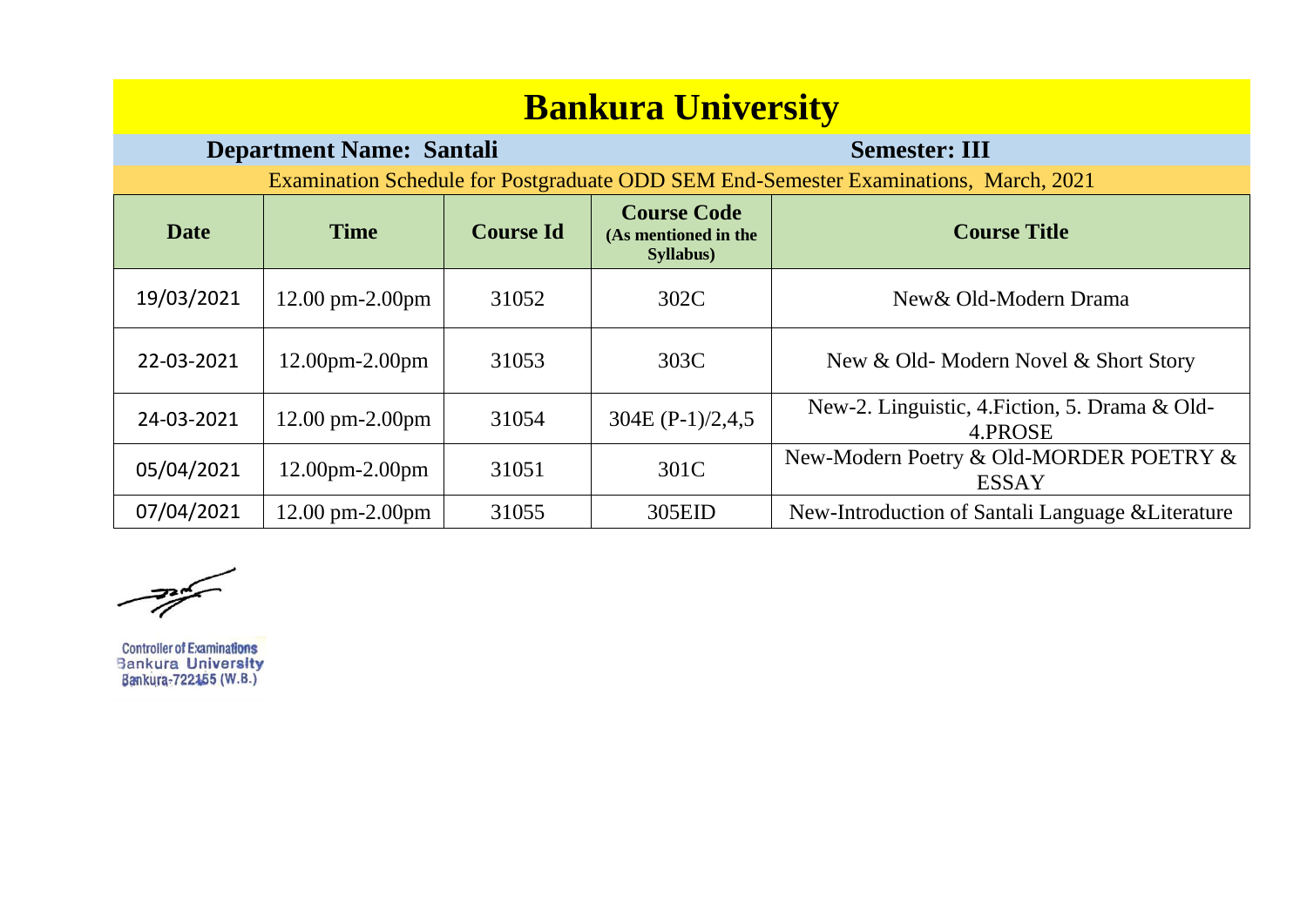### **Department Name: Social Work Semester: I**

| <b>Date</b> | <b>Time</b>                         | <b>Course</b><br>Id | <b>Course Code</b><br>(As)<br>mentioned in the Syllabus) | <b>Course Title</b>                                      |
|-------------|-------------------------------------|---------------------|----------------------------------------------------------|----------------------------------------------------------|
| 24.03.2021  | $12:00 \text{pm} - 3:00 \text{pm}$  | 12851               | PG/SW/101(Core)                                          | History, Philosophy and Development of Social Work       |
| 05.04.2021  | $12:00 \text{pm} - 3:00 \text{pm}$  | 12852               | PG/SW/102(Core)                                          | Social Work Practice with Individuals                    |
| 08.04.2021  | $12:00$ pm $-3:00$ pm               | 12853               | PG/SW/103(Core)                                          | Social Work Practice with Groups                         |
| 10.04.2021  | $12:00 \text{pm} - 3:00 \text{pm}$  | 12854               | PG/SW/104(Core)                                          | <b>Social Work Practice with Communities</b>             |
| 07.04.2021  | $12.00 \text{ pm} - 1.00 \text{pm}$ | 12856               | 106CF                                                    | <b>Communicative English and Personality Development</b> |
| N.A.        | N.A.                                | 12865               | PG/SW/105(Practicum)                                     | Open Community Field Work & Viva-Voce                    |

 $\frac{1}{\sqrt{2\pi}}\int_{0}^{\frac{\pi}{2}}\frac{dx}{\sqrt{2\pi}}dx$ 

**Controller of Examinations Bankura University** Bankura-722155 (W.B.)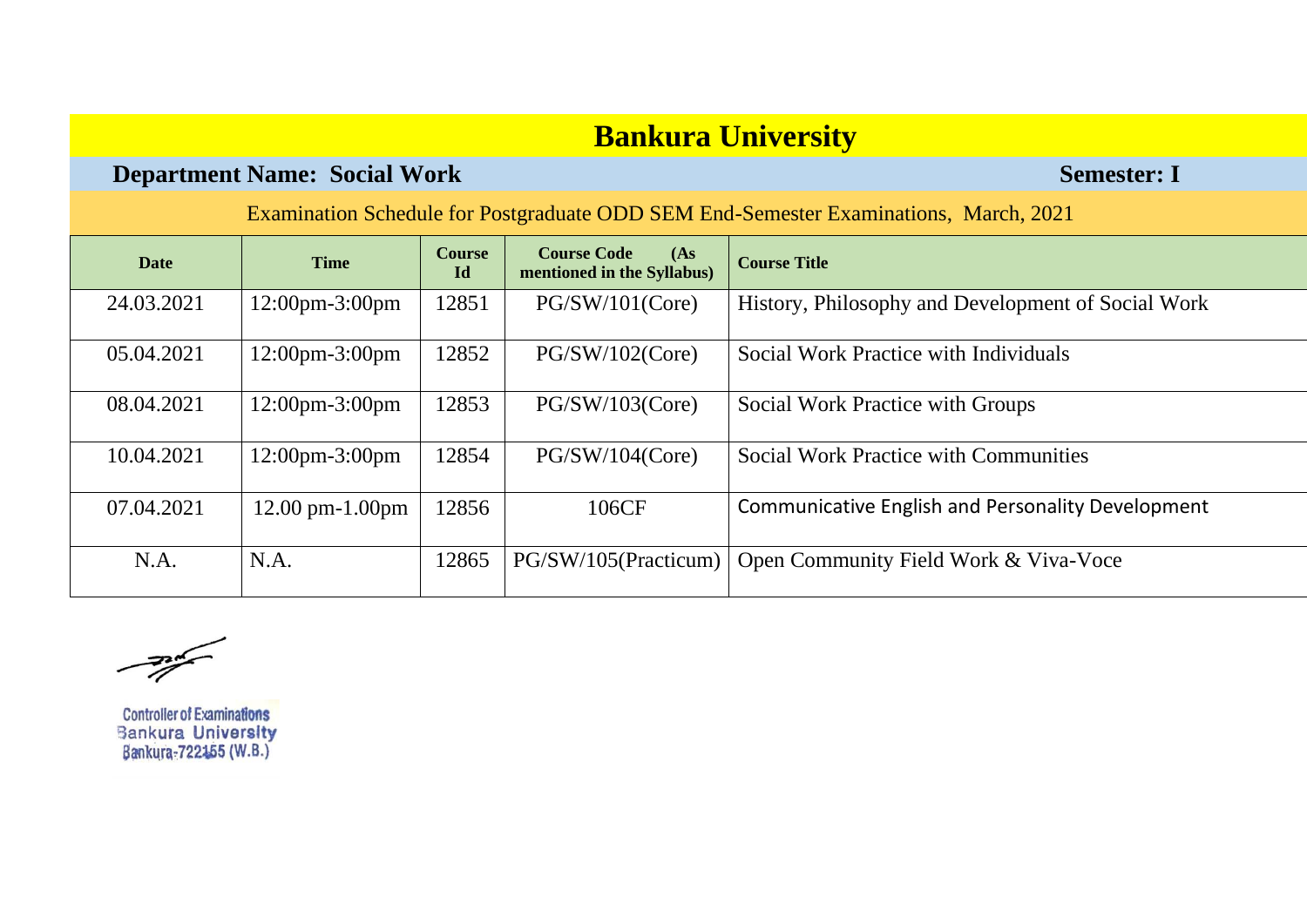### **Department Name: Social Work Semester: III**

Examination Schedule for Postgraduate ODD SEM End-Semester Examinations, March, 2021

| Date       | <b>Time</b>                        | <b>Course Id</b> | <b>Course Code</b><br>(As)<br>mentioned in the<br><b>Syllabus</b> ) | <b>Course Title</b>                                                             |
|------------|------------------------------------|------------------|---------------------------------------------------------------------|---------------------------------------------------------------------------------|
| 26.03.2021 | 12:00pm-3:00pm                     | 32851            | PG/SW/301(Core)                                                     | <b>Contemporary Social Thoughts</b>                                             |
| 05.04.2021 | $12:00 \text{pm} - 3:00 \text{pm}$ | 32852            | PG/SW/302(Core)                                                     | Social Work Practice with Families and Children                                 |
| 08.04.2021 | $12:00 \text{pm} - 3:00 \text{pm}$ | 32853            | PG/SW/303(Core)                                                     | Social Welfare Administration                                                   |
| 10.04.2021 | $12:00 \text{pm} - 3:00 \text{pm}$ | 32854            | PG/SW/304(Major E)                                                  | Health and Social Work/Counselling: Theory and Practice /<br>Social Development |
| 07.04.2021 | 12.00 Noon-2 PM                    | 32855            | PG/SW/305EID                                                        | PG/SW/305(Minor Elective)                                                       |
| N.A.       | N.A.                               | 32866            | PG/SW/306(Practicum)                                                | Industrial Training & Viva-Voce                                                 |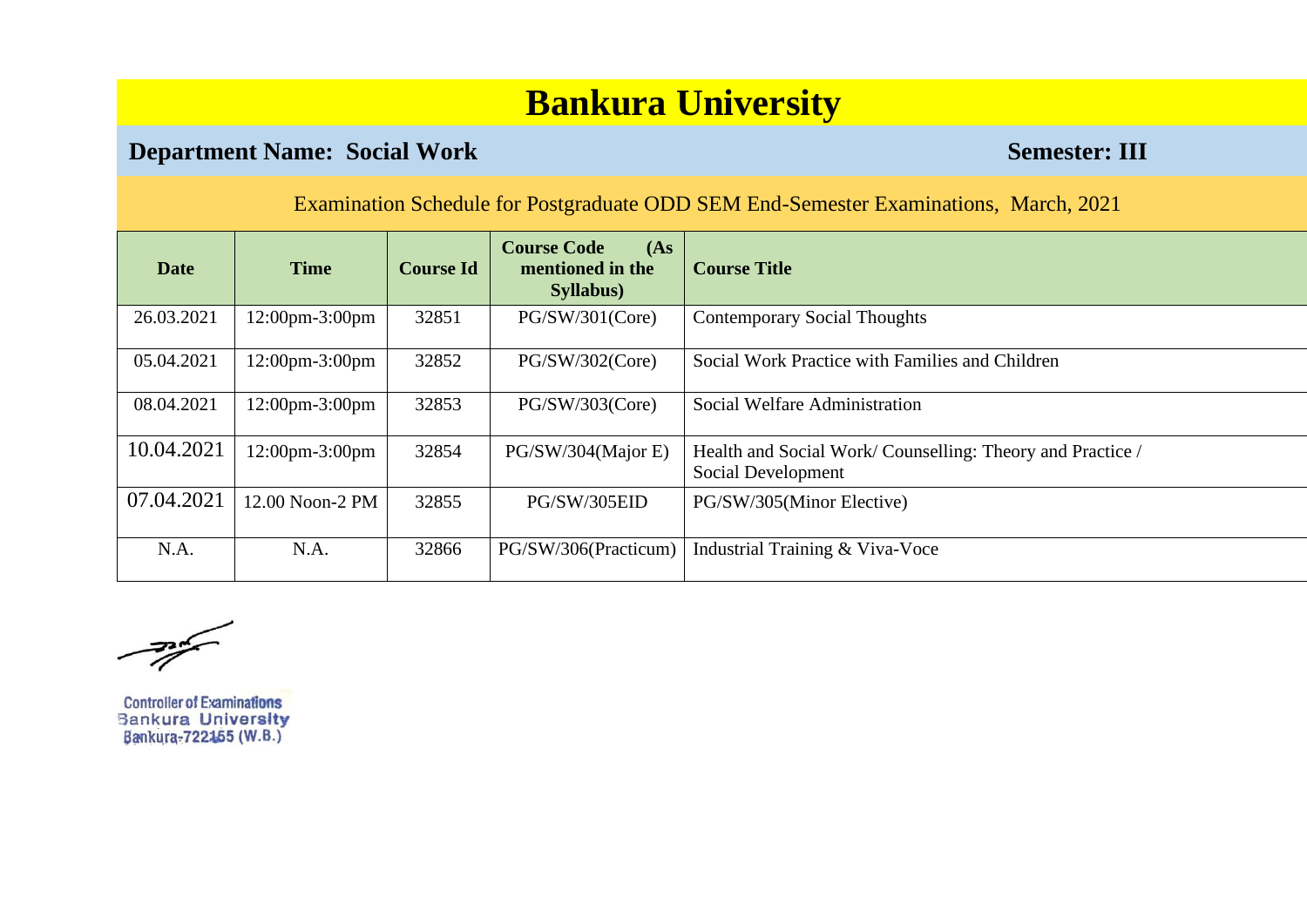### **Department Name: BOTANY Semester: I**

| <b>Date</b>              | <b>Time</b>               | <b>Course Id</b> | <b>Course Code</b><br>(As mentioned in<br>the Syllabus) | <b>Course Title</b>                    |
|--------------------------|---------------------------|------------------|---------------------------------------------------------|----------------------------------------|
| 19.03.21                 | 12.00 Noon-2.00 PM        | $102C$ (TH)      | 11352                                                   | Mycology and Plant Pathology           |
| 19.03.21                 | $3.00 - 5.00$             | 102C(PR)         | 11362                                                   | Mycology and Plant Pathology Practical |
| 23.03.21.                | 12.00 Noon-2.00 PM        | $103C$ (TH)      | 11353                                                   | Phycology and Bryology                 |
| 23.03.21                 | $3.00 - 5.00$             | 103<br>C(PR)     | 11363                                                   | Phycology and Bryology Practical       |
| 25.03.21.                | 12.00 Noon-2.00 PM        | $104C$ (TH)      | 11354                                                   | Pteridology and Gymnosperm             |
| 25.03.21.                | $3.00 - 5.00$             | 104C(PR)         | 11364                                                   | Pteridology and Gymnosperm Practical   |
| $30.03.21 -$<br>31.03.21 | $11.00 A.M - on$<br>wards | 105              | 11365                                                   | Assignment, Seminar and Tutorial       |
| 05.04.21                 | 12.00 Noon-2.00 PM        | 101C(TH)         | 11351                                                   | Microbiology                           |
| 05.04.21                 | $3.00 - 5.00$             | 101C(PR)         | 11361                                                   | Microbiology practical                 |
| 07.04.21                 | $12.00$ Noon-1.00 PM      | 106C             | 11356                                                   | Communicative Eng.                     |